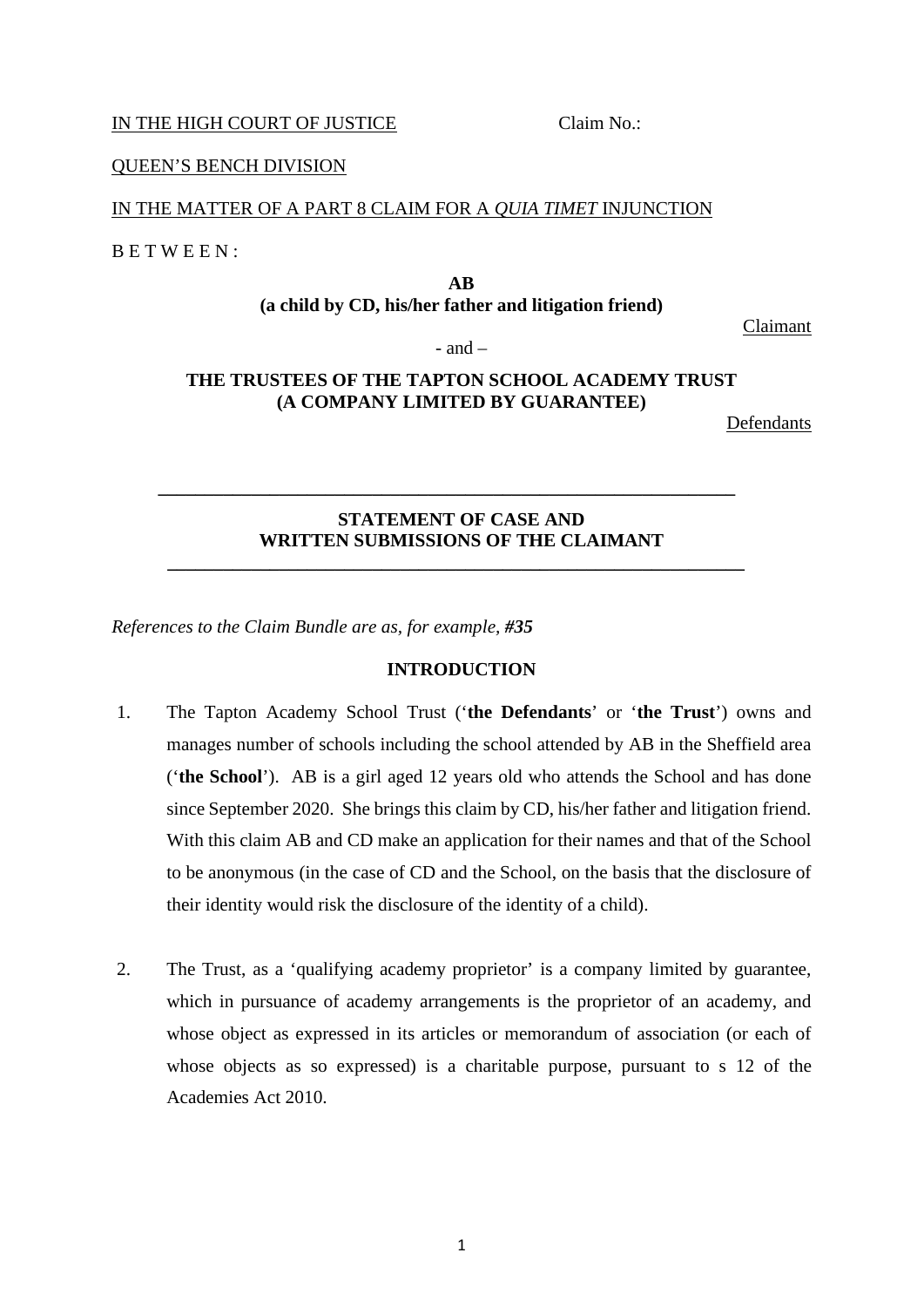- 3. This is a Part 8 claim for a *quia timet* injunction prohibiting the School and the Trust 3. This is a Part 8 claim for a *quia timet* injunction prohibiting the School and the Trust from: from:
	- (1) Continuing to require or encourage children attending the School to wear face (1) Continuing to require or encourage children attending the School to wear face coverings at all, alternatively while in classrooms ; and coverings at all, alternatively while in classrooms ; and
	- (2) Continuing to impose other Non-Pharmaceutical Interventions (NPIs); (2) Continuing to impose other Non-Pharmaceutical Interventions (NPIs);

In the latter case without having conducted suitable and sufficient risk assessments. In the latter case without having conducted suitable and sufficient risk assessments. These measures were introduced to address the risk of harm caused by the transmission These measures were introduced to address the risk of harm caused by the transmission of the SARS-CoV-2 virus **(`the virus').**  of the SARS-CoV-2 virus ('**the virus**').

- 4. CD requested that the School cease making the above impositions on children by a letter 4.CD requested that the School cease making the above impositions on children by a letter before action sent to the School on 8.3.2021. He has subsequently obtained the before action sent to the School on 8.3.2021. He has subsequently obtained the representation of solicitors who have continued to communicate with the Trust's representation of solicitors who have continued to communicate with the Trust's solicitors. During the pre-action phase of this litigation, the Trust's representatives solicitors. During the pre-action phase of this litigation, the Trust's representatives have asserted that any claim should be by means of judicial review. The Trust has have asserted that any claim should be by means of judicial review. The Trust has refused CD's request to remove the above requirements. It has disclosed a risk refused CD's request to remove the above requirements. It has disclosed a risk assessment which fails to outline any basis for concluding that a requirement for assessment which fails to outline any basis for concluding that a requirement for children to wear face coverings inside school premises either: (a) makes any material children to wear face coverings inside school premises either: (a) makes any material difference to the transmission of the virus or the risk of harm to children; or (b) is a safe difference to the transmission of the virus or the risk of harm to children; or (b) is a safe and proportionate means of doing so. Indeed, the assessment fails even to consider any and proportionate means of doing so. Indeed, the assessment fails even to consider any potential harm to children caused by the requirements. potential harm to children caused by the requirements.
- 5. This application for injunctive relief is made to protect AB and other children attending the School from the risk of long-term (and thus serious) harm caused by the requirement the School from the risk of long-term (and thus serious) harm caused by the requirement to wear face coverings throughout the school day in the absence of a suitable and to wear face coverings throughout the school day in the absence of a suitable and sufficient risk assessment. The claim is made on the grounds that:
	- (1) A requirement to impose measures impacting upon the ability of children to breathe normally and/or to interact with each other presents *a prima facie* risk breathe normally and/or to interact with each other presents a *prima facie* risk of harm wherever it is imposed without a risk assessment compliant with the of harm wherever it is imposed without a risk assessment compliant with the Health and Safety at Work Act 1974 **(`the 1974 Act')** and/or the Management Health and Safety at Work Act 1974 ('**the 1974 Act**') and/or the Management of Health and Safety at Work Regulations 1999 **(`the 1999 Regulations');** and of Health and Safety at Work Regulations 1999 ('**the 1999 Regulations**'); and that this risk is *prima facie* serious where these requirements are imposed: (a) that this risk is *prima facie* serious where these requirements are imposed: (a)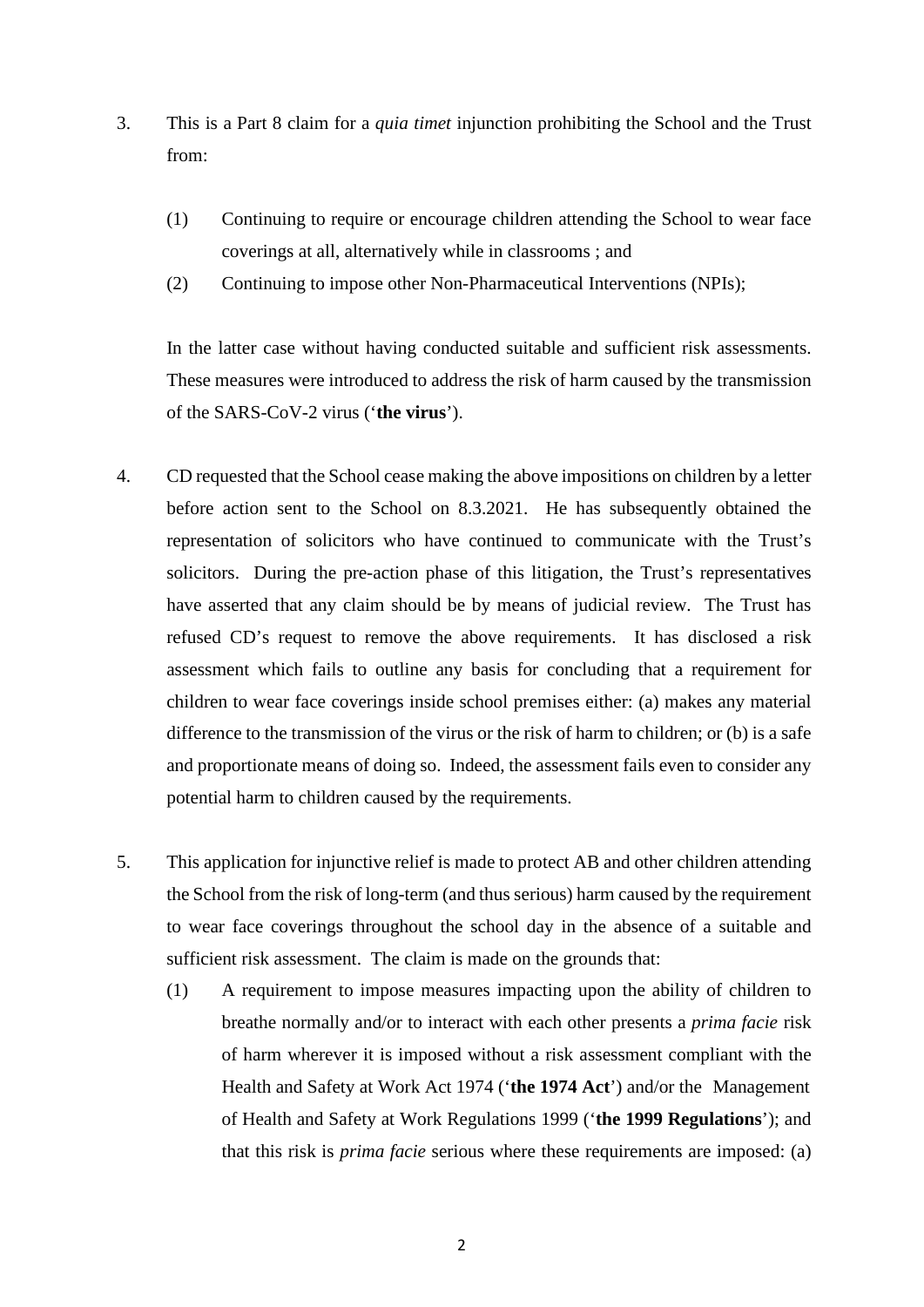on children; and (b) for the entirety of the school day; and, further or on children; and (b) for the entirety of the school day; and, further or alternatively, alternatively,

- (2) There is sufficient evidence of a risk of physical and psychological harm to children from the imposition of this policy for the Court to be satisfied that it should exercise its jurisdiction to end the requirements. should exercise its jurisdiction to end the requirements.
- 6. Insofar as the said requirements might cease in May or June 2021: (a) the Court will be 6. Insofar as the said requirements might cease in May or June 2021: (a) the Court will be asked to consider an interim application in April 2021; and (b) the Court is asked to asked to consider an interim application in April 2021; and (b) the Court is asked to take account of the risk that they might be reimposed in the Autumn term in 2021 or at take account of the risk that they might be reimposed in the Autumn term in 2021 or at a later date and to determine the claim even if a final hearing is held after the a later date and to determine the claim even if a final hearing is held after the requirements have (for the time being) ended.
- 7. This claim is supported by a witness statement of AB (#) and two expert reports, one 7. This claim is supported by a witness statement of AB (**#**) and two expert reports, one by Simone Plaut CMIOSH MSc HDCR FETC, a Chartered Health & Safety by Simone Plaut CMIOSH MSc HDCR FETC, a Chartered Health & Safety Practitioner (#), and one by Dr Zenobia Storah, DClinPsy, CPsychol, a Child and Practitioner (**#**), and one by Dr Zenobia Storah, DClinPsy, CPsychol, a Child and Adolescent Clinical Psychologist (#). The Claimant also relies upon the review of Adolescent Clinical Psychologist (**#**). The Claimant also relies upon the review of evidence of the efficacy of the use of face-coverings in the community – in particular from randomised controlled trials and meta-analyses — in the recently published report from randomised controlled trials and meta-analyses – in the recently published report `Facemasks in the COVID-19 era: A health hypothesis' by Baruch Vainshelboim, of 'Facemasks in the COVID-19 era: A health hypothesis' by Baruch Vainshelboim, of the Cardiology Division, Veterans Affairs Palo Alto Health Care System/Stanford the Cardiology Division, Veterans Affairs Palo Alto Health Care System/Stanford University, Palo Alto, CA, United States (#) University, Palo Alto, CA, United States (**#**)
- 8. The Claimant's claim for a prohibitory injunction is accompanied by an application for 8. The Claimant's claim for a prohibitory injunction is accompanied by an application for an interim injunction in the first instance. This being a Part 8 Claim for which an interim injunction in the first instance. This being a Part 8 Claim for which Particulars of Claim are not required, this Statement of Case **(`the Statement of Case')**  Particulars of Claim are not required, this Statement of Case ('**the Statement of Case**') is made in support of both the claim and the application for interim relief and contains is made in support of both the claim and the application for interim relief and contains both a statement of case and submissions in support of the application. both a statement of case and submissions in support of the application.
- 9. AB and the remainder of the School returned for the start of the Summer term on 9. AB and the remainder of the School returned for the start of the Summer term on Monday, 19.4.2021. Thus, there is an urgent need for this matter to be determined with Monday, 19.4.2021. Thus, there is an urgent need for this matter to be determined with expedition. Further, even if the Policy is withdrawn prior to the hearing of the hearing expedition. Further, even if the Policy is withdrawn prior to the hearing of the hearing of the claim (on an interim or a final basis) there remains a real risk that it or a similar policy requiring the wearing of face-coverings may be re-imposed later this year in policy requiring the wearing of face-coverings may be re-imposed later this year in response to a change in government guidance. The last year has seen many government response to a change in government guidance. The last year has seen many government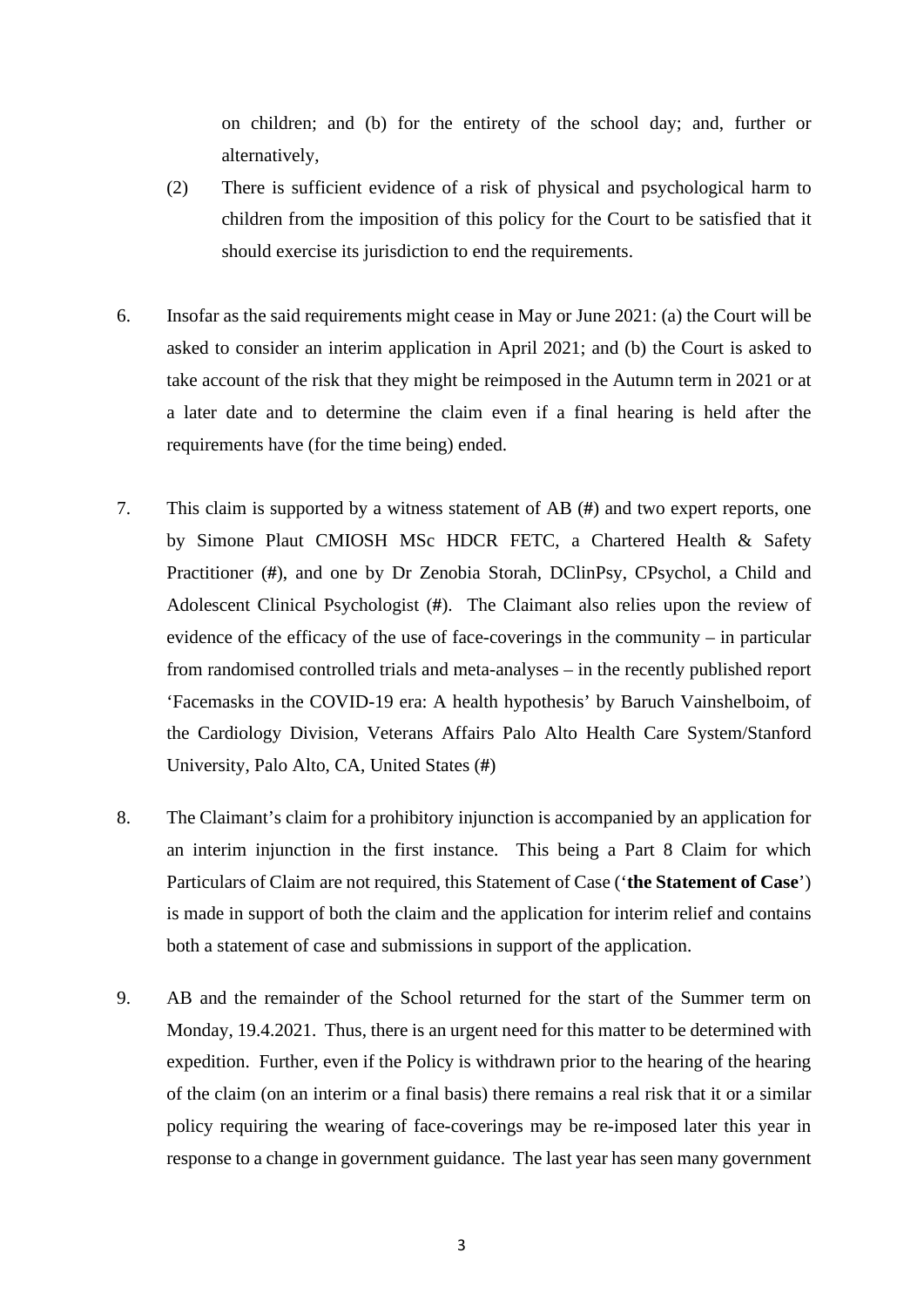restrictions being lifted (in the spring and then summer of 2020) only to be re-imposed (in the autumn and winter of 2020/21). (in the autumn and winter of 2020/21).

# **FACTUAL BACKGROUND FACTUAL BACKGROUND**

## **Earlier closures of schools and face-covering policies Earlier closures of schools and face-covering policies**

10. On 18.3.2020 the Prime Minister and the Secretary of State for Education, as part of its 10. On 18.3.2020 the Prime Minister and the Secretary of State for Education, as part of its responses to the spread of the SARS-CoV-2 virus **(`the virus')** announced that schools responses to the spread of the SARS-CoV-2 virus ('**the virus**') announced that schools `must close' save for the education of children of key workers. Although this was 'must close' save for the education of children of key workers. Although this was announced as though it was a legal requirement, it was in fact simply guidance. This announced as though it was a legal requirement, it was in fact simply guidance. This was confirmed by the Secretary of State in his response to a judicial review challenging was confirmed by the Secretary of State in his response to a judicial review challenging *(inter alia)* the government's guidance or requirement to close schools. The judgment (*inter alia*) the government's guidance or requirement to close schools. The judgment of the Court of Appeal in that claim *(R (Dolan) v Secretary of State* [2020] EWCA Civ of the Court of Appeal in that claim (*R (Dolan) v Secretary of State* [2020] EWCA Civ 1605, at para 27) set out the legal position at that time: 1605, at para 27) set out the legal position at that time:

> `...there was no order made under the Coronavirus Act 2020 to close any school '…there was no order made under the Coronavirus Act 2020 to close any school in England. The factual position was that, as at about 18 March 2020, the in England. The factual position was that, as at about 18 March 2020, the Government considered that education should not be provided at school Government considered that education should not be provided at school premises in England save for the children of key workers and vulnerable premises in England save for the children of key workers and vulnerable children. There was no legal measure made by either of the two respondents children. There was no legal measure made by either of the two respondents requiring those responsible for running schools to close those schools. requiring those responsible for running schools to close those schools. Regulation 7 [of the Health Protection (Coronavirus, Restrictions) (England) Regulation 7 [of the Health Protection (Coronavirus, Restrictions) (England) Regulations)] specifically exempted educational facilities from the general Regulations)] specifically exempted educational facilities from the general prohibition on gatherings in a public place. prohibition on gatherings in a public place.

- 11. Subsequently schools reopened in a staged reopening from June 2020, in which children 11. Subsequently schools reopened in a staged reopening from June 2020, in which children from certain year groups where able to return to school. from certain year groups where able to return to school.
- 12. At the beginning of the Autumn term in 2020 the Department for Education and Schools 12. At the beginning of the Autumn term in 2020 the Department for Education and Schools **(`the Department')** issued guidance that secondary school children should wear face-('**the Department**') issued guidance that secondary school children should wear facecoverings in school corridors and other indoor public parts of schools. Children over coverings in school corridors and other indoor public parts of schools. Children over 11 years old (save those with exceptions by reason of a disability or because of the risk 11 years old (save those with exceptions by reason of a disability or because of the risk that they would suffer severe distress) were also required to wear face-coverings that they would suffer severe distress) were also required to wear face-coverings whenever they travelled on public transport pursuant to The Health Protection whenever they travelled on public transport pursuant to The Health Protection (Coronavirus, Wearing of Face Coverings on Public Transport) (England) Regulations (Coronavirus, Wearing of Face Coverings on Public Transport) (England) Regulations 2020 **(`the Public Transport Regulations');** and, wherever schools provided their own 2020 ('**the Public Transport Regulations**'); and, wherever schools provided their own bus or other transport, they usually made this imposition on secondary school children. bus or other transport, they usually made this imposition on secondary school children. Consequently, many children would be required to wear face coverings for an Consequently, many children would be required to wear face coverings for an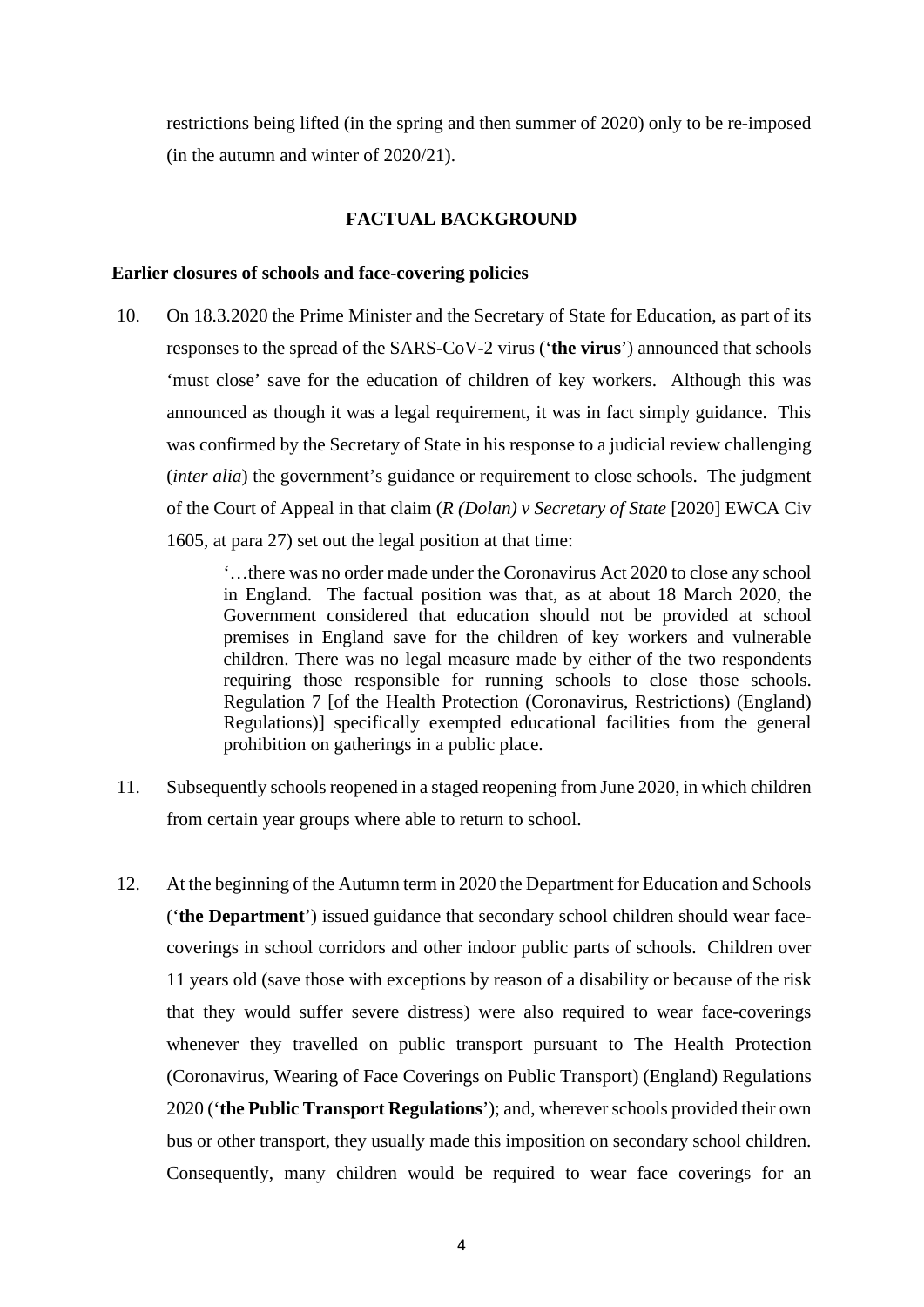additional period of one to two hours (and in some cases a longer period), depending additional period of one to two hours (and in some cases a longer period), depending on how far away from a school they lived. on how far away from a school they lived.

- 13. In addition, schools were provided with guidance by the Department that they should 13. In addition, schools were provided with guidance by the Department that they should introduce other NPIs. These included restrictions on where children could sit in introduce other NPIs. These included restrictions on where children could sit in classrooms and requirements that children should be distanced from each other classrooms and requirements that children should be distanced from each other including when they were eating their meals on school premises. including when they were eating their meals on school premises.
- 14. Schools remained open under these measures for the remainder of the Autumn term. 14. Schools remained open under these measures for the remainder of the Autumn term.
- 15. Prior to the beginning of the Spring term in 2021 the Department issued guidance that 15. Prior to the beginning of the Spring term in 2021 the Department issued guidance that schools should not reopen until further notice. This guidance again excluded children schools should not reopen until further notice. This guidance again excluded children of key workers, whom schools were again advised to educate on school premises. of key workers, whom schools were again advised to educate on school premises.

# **Government guidance in early 2021 Government guidance in early 2021**

- 16. In February 2021, the Department announced that schools should reopen in full on 16. In February 2021, the Department announced that schools should reopen in full on 8.3.2021. Before that reopening, the Department issued guidance that secondary school 8.3.2021. Before that reopening, the Department issued guidance that secondary school children should be required to wear face coverings whenever they work inside school premises, including in classrooms **(`the Guidance') (#).1** The Government has stated premises, including in classrooms ('**the Guidance**') (**#**).<sup>1</sup> The Government has stated that this is not compulsory, but part of a range of measures aimed at limiting that this is not compulsory, but part of a range of measures aimed at limiting transmission of SARS-CoV-2. transmission of SARS-CoV-2.
- 17. The Guidance sets out its reasoning in the Introduction to the Guidance:

We know that the predominant new variant of coronavirus (COVID-19) is more We know that the predominant new variant of coronavirus (COVID-19) is more transmissible; however, Public Health England (PHE) advice remains that the transmissible; however, Public Health England (PHE) advice remains that the way to control this virus is with the system of controls, even with the current new variants. We further strengthened these measures to provide *more*  new variants. We further strengthened these measures to provide *more reassurance* and to help decrease *the disruption the virus causes to education. reassurance* and to help decrease *the disruption the virus causes to education*. (# Emphasis added) (**#** Emphasis added)

`Reassurance' is not, of course, a means of reducing the risk of transmission of a virus, 'Reassurance' is not, of course, a means of reducing the risk of transmission of a virus, let alone the risk of 'serious harm'. Nor does reducing the risk of 'disruption' (presumably meaning the reduction of absences of children or forced self-isolation due (presumably meaning the reduction of absences of children or forced self-isolation due

1 1

http s://assets.publi shing. service.g ov.uk/government/uploads/system/uploads/attachment\_data/file/976213/Face\_ https://assets.publishing.service.gov.uk/government/uploads/system/uploads/attachment\_data/file/976213/Face\_ coverings\_in\_education\_April\_2021.pdf coverings\_in\_education\_April\_2021.pdf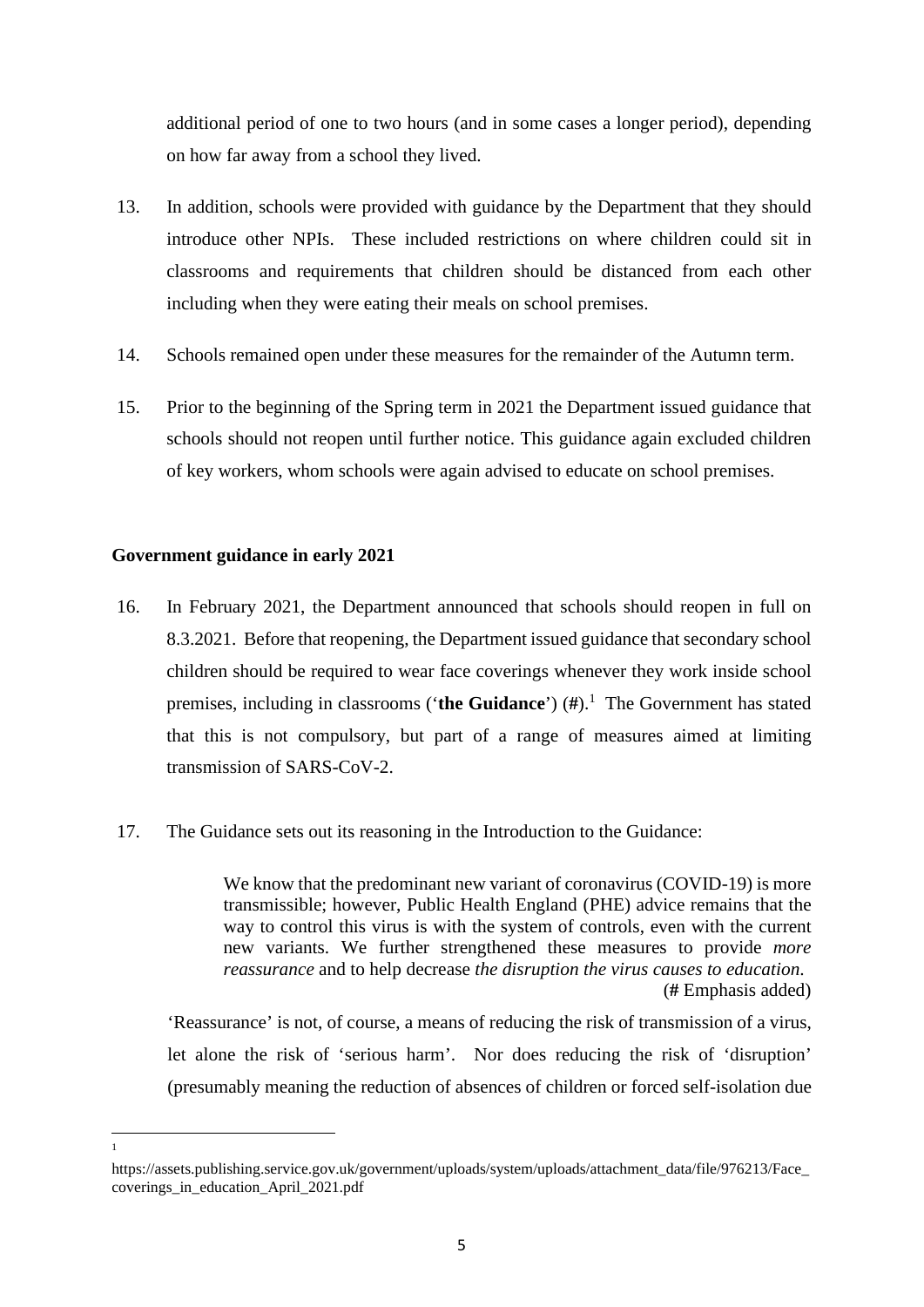to the government's decision to impose self-isolation requirements on those testing to the government's decision to impose self-isolation requirements on those testing positive with the virus) equate to the reduction of a risk of 'serious harm'. positive with the virus) equate to the reduction of a risk of 'serious harm'.

- 18. The Guidance then asserts that the 'system of controls' (including mandatory face 18. The Guidance then asserts that the 'system of controls' (including mandatory face coverings) 'creates a safer environment for staff, pupils and students where the risk of coverings) 'creates a safer environment for staff, pupils and students where the risk of transmission of coronavirus (COVID-19) infection is substantially reduced'. In respect transmission of coronavirus (COVID-19) infection is substantially reduced'. In respect of face coverings, this assertion is not supported by any evidence save the World Health Organisation ('the WHO') statement of 21.8.2020 about children and face coverings.<sup>2</sup>
- 19. The Guidance continues (at  $p$  4, #):

In schools and colleges where pupils and students in year 7 and above are In schools and colleges where pupils and students in year 7 and above are educated, we recommend that face coverings should be worn by pupils when educated, we recommend that face coverings should be worn by pupils when moving around the premises, outside of classrooms, such as in corridors and moving around the premises, outside of classrooms, such as in corridors and communal areas where social distancing cannot easily be maintained. communal areas where social distancing cannot easily be maintained.

In addition, we also recommend in those schools and FE providers, that face In addition, we also recommend in those schools and FE providers, that face coverings should be worn by adults and pupils in classrooms or during activities coverings should be worn by adults and pupils in classrooms or during activities unless social distancing can be maintained. This does not apply in situations unless social distancing can be maintained. This does not apply in situations where wearing a face covering would impact on the ability to take part in where wearing a face covering would impact on the ability to take part in exercise or strenuous activity, for example in PE lessons. Face coverings do not exercise or strenuous activity, for example in PE lessons. Face coverings do not need to be worn by pupils when outdoors on the premises. need to be worn by pupils when outdoors on the premises.

Subject to the roadmap process, as part of step 3, we expect these precautionary Subject to the roadmap process, as part of step 3, we expect these precautionary measures to no longer be recommended. This would be no earlier than 17 May measures to no longer be recommended. This would be no earlier than 17 May and will be confirmed with one week's notice. and will be confirmed with one week's notice.

20. The Guidance goes on to say (at p 5, #) that: 20. The Guidance goes on to say (at p 5, #) that:

The use of face coverings may have a particular impact on those who rely on The use of face coverings may have a particular impact on those who rely on visual signals for communication. Those who rely on visual signals for visual signals for communication. Those who rely on visual signals for communication, or communicate with or provide support to such individuals, communication, or communicate with or provide support to such individuals, are currently exempt from any requirement to wear face coverings in education are currently exempt from any requirement to wear face coverings in education settings or in public places. settings or in public places.

- 21. Mention is made at p 6 of the Guidance of possible 'reasonable adjustments' for 21. Mention is made at p 6 of the Guidance of possible 'reasonable adjustments' for disabled pupils and students. disabled pupils and students.
- 22. The Guidance specifies that the exemptions within the Public Transport Regulations 22. The Guidance specifies that the exemptions within the Public Transport Regulations and the Health Protection (Coronavirus, Wearing of Face Coverings in a Particular Place) (England) Regulations 2020 **(`the Particular Place Regulations')** 'should be Place) (England) Regulations 2020 ('**the Particular Place Regulations**') 'should be applied in education settings, and we would expect teachers and other staff to be applied in education settings, and we would expect teachers and other staff to be

 $2 \text{ https://www.who.int/news-room/q-a-detail/q-a-children-and-masks-related-to-covid-19}$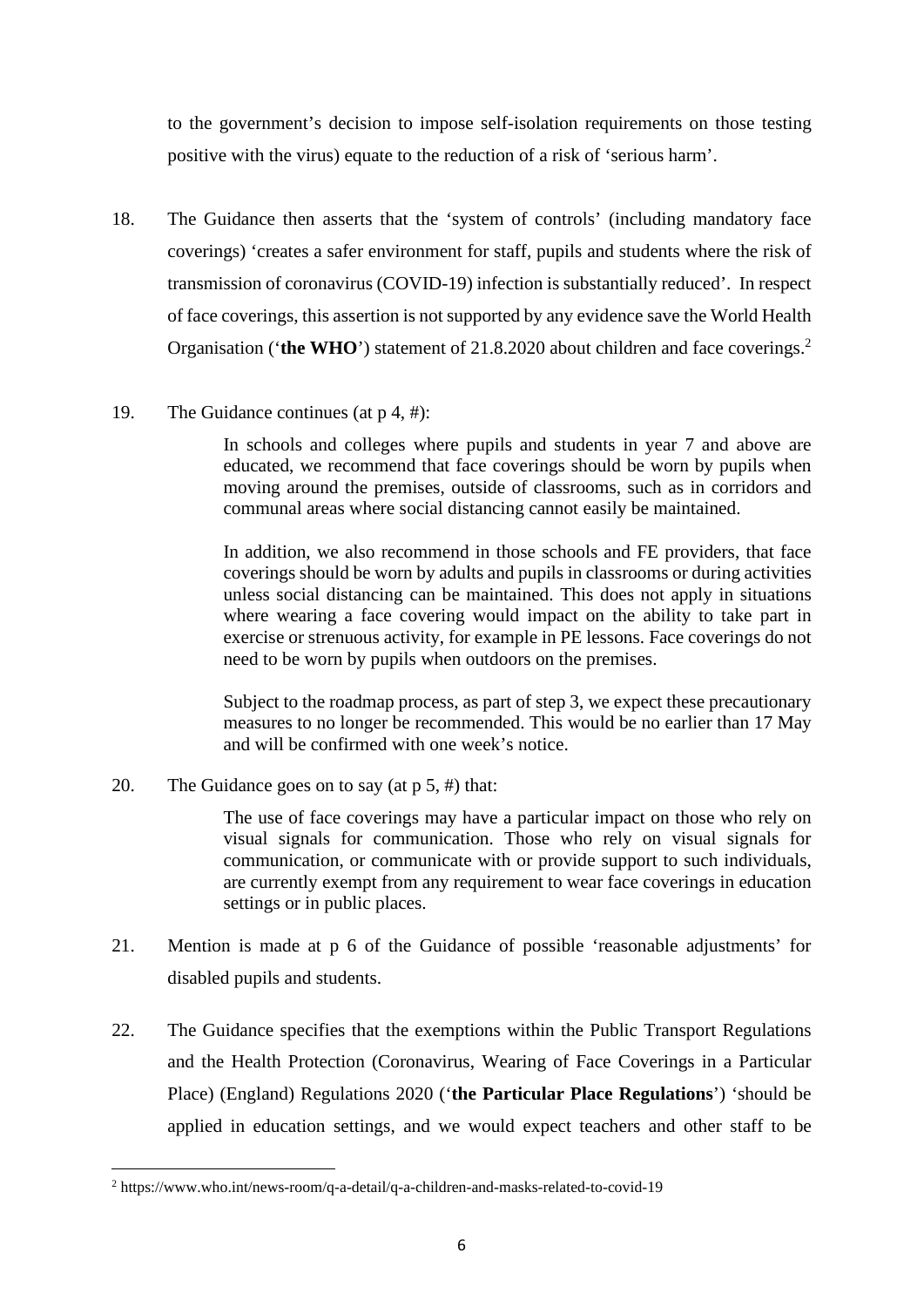sensitive to those needs, noting that some people are less able to wear face coverings sensitive to those needs, noting that some people are less able to wear face coverings and that the reasons for this may not be visible to others.' and that the reasons for this may not be visible to others.'

- 23. The Guidance failed to inform schools, local authorities and/or academy trusts of their 23. The Guidance failed to inform schools, local authorities and/or academy trusts of their duty not to impose any measure that might impact upon the health and safety of children duty not to impose any measure that might impact upon the health and safety of children and/or staff without conducting a risk assessment compliant with their duties under the and/or staff without conducting a risk assessment compliant with their duties under the 1974 Act and/or the 1999 Regulations. That does not, of course, absolve any of those 1974 Act and/or the 1999 Regulations. That does not, of course, absolve any of those bodies from those or any other statutory or common law duties. bodies from those or any other statutory or common law duties.
- 24. The exemptions in Public Transport and the Particular Place Regulations are identical. 24. The exemptions in Public Transport and the Particular Place Regulations are identical. They are set out in reg. 4 of the Public Transport Regulations and are as follows: They are set out in reg. 4 of the Public Transport Regulations and are as follows:

For the purposes of regulation 3(1), the circumstances in which a person ("P") For the purposes of regulation 3(1), the circumstances in which a person ("P") has a reasonable excuse include those where— has a reasonable excuse include those where—

(a)P cannot put on, wear or remove a face covering—(i)because of any physical (a)P cannot put on, wear or remove a face covering—(i)because of any physical or mental illness or impairment, or disability (within the meaning of section 6 or mental illness or impairment, or disability (within the meaning of section 6 of the Equality Act 2010 F1), or of the Equality Act 2010 F1), or

(ii)without severe distress; (ii)without severe distress;

(b)P is travelling with, or providing assistance to, another person ("B") and B (b)P is travelling with, or providing assistance to, another person ("B") and B relies on lip reading to communicate with P;

(c)P removes their face covering to avoid harm or injury, or the risk of harm or (c)P removes their face covering to avoid harm or injury, or the risk of harm or injury, to themselves or others; injury, to themselves or others;

(d)P is travelling to avoid injury, or to escape a risk of harm, and does not have (d)P is travelling to avoid injury, or to escape a risk of harm, and does not have a face covering with them; a face covering with them;

(e)if it is reasonably necessary for P to eat or drink, P removes their face (e)if it is reasonably necessary for P to eat or drink, P removes their face covering to eat or drink; covering to eat or drink;

(f)P has to remove their face covering to take medication; (f)P has to remove their face covering to take medication;

(g)a relevant person [a police officer or other prescribed official] requests that (g)a relevant person [a police officer or other prescribed official] requests that P remove their face covering. P remove their face covering.

# **The Trust Policy and Risk Assessment The Trust Policy and Risk Assessment**

25. Pending the return of children to the school, the Trust introduced a policy **(`the Trust**  25. Pending the return of children to the school, the Trust introduced a policy ('**the Trust Policy')** that imposed more onerous requirements than the Guidance. The School **Policy**') that imposed more onerous requirements than the Guidance. The School Policy can be taken from 'the Tapton School Academy Trust Master Risk Assessment Policy can be taken from 'the Tapton School Academy Trust Master Risk Assessment from March 2021 for the full reopening of schools after Lockdown' **(`the Trust Risk**  from March 2021 for the full reopening of schools after Lockdown' ('**the Trust Risk Assessment', #).** This stipulated the following: **Assessment**', #). This stipulated the following:

> `Staff, adults and all secondary pupils must wear a face mask at all times unless 'Staff, adults and all secondary pupils must wear a face mask at all times unless a) in a room on their own, b) medically exempt, c) teaching primary students'... a) in a room on their own, b) medically exempt, c) teaching primary students'... Students are required to wear a mask on arrival at school, and whenever inside Students are required to wear a mask on arrival at school, and whenever inside the school buildings, including classrooms.' the school buildings, including classrooms.'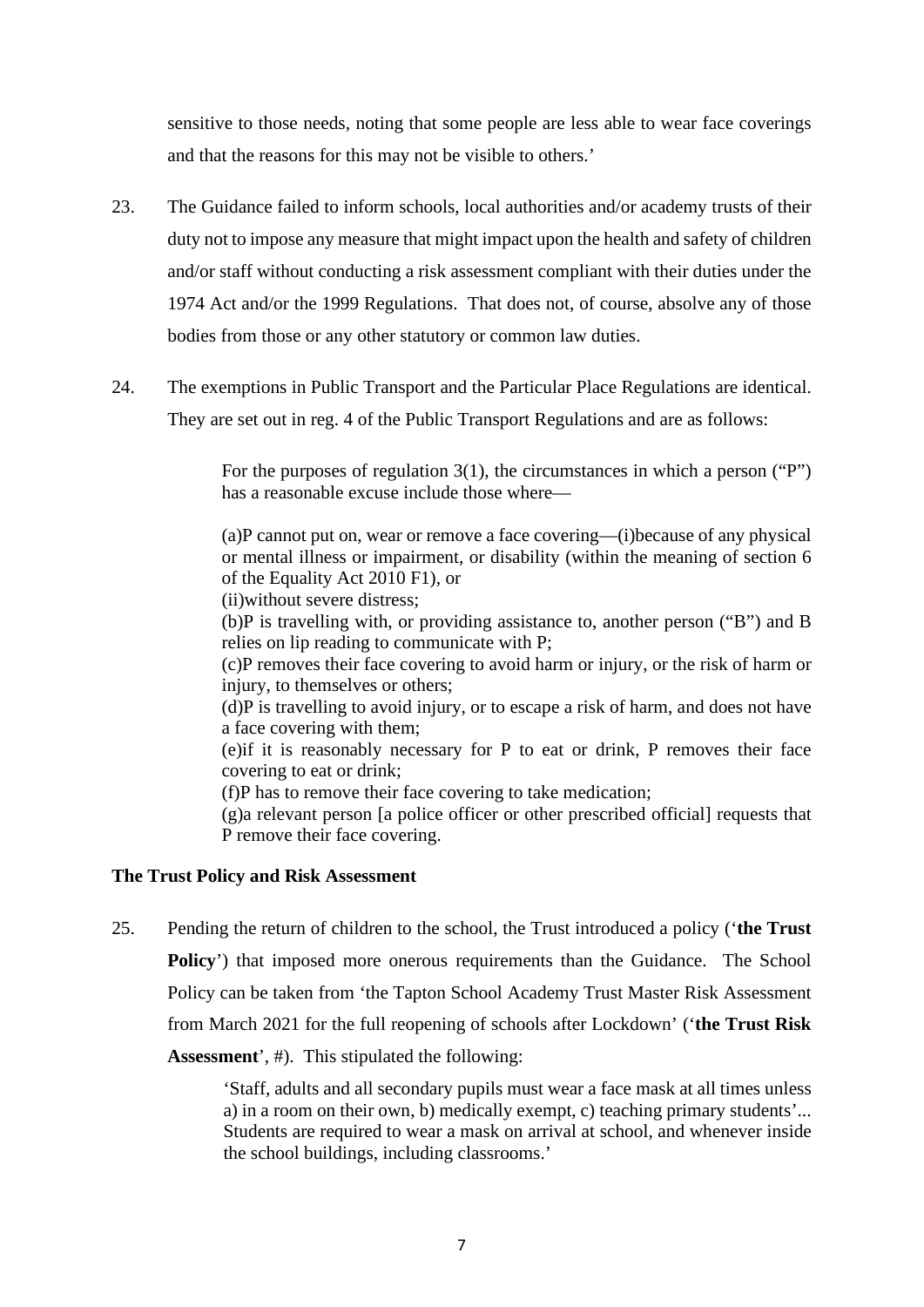NHS Test and Trace asymptomatic testing (using lateral flow devices) was also NHS Test and Trace asymptomatic testing (using lateral flow devices) was also introduced. Testing is 'voluntary but strongly encouraged'. introduced. Testing is 'voluntary but strongly encouraged'.

(at #) (at #)

26. These measures were in addition to those introduced in the autumn term of 2020, which 26. These measures were in addition to those introduced in the autumn term of 2020, which included social distancing, phased movement around the school, one-way systems and included social distancing, phased movement around the school, one-way systems and a 'Bubble' system to group children with the aim of reducing contacts between a 'Bubble' system to group children with the aim of reducing contacts between individuals within the school. individuals within the school.

.

27. The above requirements go further than the Guidance by requiring children to wear face 27. The above requirements go further than the Guidance by requiring children to wear face coverings whenever they were in classrooms with other children, irrespective of coverings whenever they were in classrooms with other children, irrespective of whether they were unable to be socially distanced from other children; and by whether they were unable to be socially distanced from other children; and by mandating wearing them at all times when the Guidance (p. 4, #) does not require face mandating wearing them at all times when the Guidance (p. 4, #) does not require face coverings to be worn by pupils when outdoors on school premises. They also provide coverings to be worn by pupils when outdoors on school premises. They also provide that: that:

> Secondary students should discuss with the Headteacher the reasons they are Secondary students should discuss with the Headteacher the reasons they are not wearing a mask. The Headteacher can issue a letter stating that this has been not wearing a mask. The Headteacher can issue a letter stating that this has been agreed and staff will be made aware that they do not need to challenge the agreed and staff will be made aware that they do not need to challenge the student further. student further.

 $(at \#)$ 

- 28. In contrast, the exemptions under the Public Transport and Particular Place Regulations 28. In contrast, the exemptions under the Public Transport and Particular Place Regulations (and, because they are applied into it, the Guidance) apply irrespective of whether any (and, because they are applied into it, the Guidance) apply irrespective of whether any advanced 'permission' or evidence of an exemption is provided. The only means by advanced 'permission' or evidence of an exemption is provided. The only means by which they may be enforced is if a 'relevant person' (a police officer or other stipulated which they may be enforced is if a 'relevant person' (a police officer or other stipulated public official) has reasonable grounds for believing that a person does not have a public official) has reasonable grounds for believing that a person does not have a reasonable excuse for not wearing a face covering for not wearing a face covering. The reasonable excuse for not wearing a face covering for not wearing a face covering. The Trust Risk Assessment does provide that the exemptions in the Regulations should be Trust Risk Assessment does provide that the exemptions in the Regulations should be applied. applied.
- 29. The Trust Risk Assessment states that 'no-one should be excluded from education on 29. The Trust Risk Assessment states that 'no-one should be excluded from education on the grounds that they are not wearing a face covering'. But it says so while also encouraging teachers to challenge children who are not wearing face coverings unless encouraging teachers to challenge children who are not wearing face coverings unless they have an exemption letter from the head teacher in accordance with the Trust Risk they have an exemption letter from the head teacher in accordance with the Trust Risk Assessment. Assessment.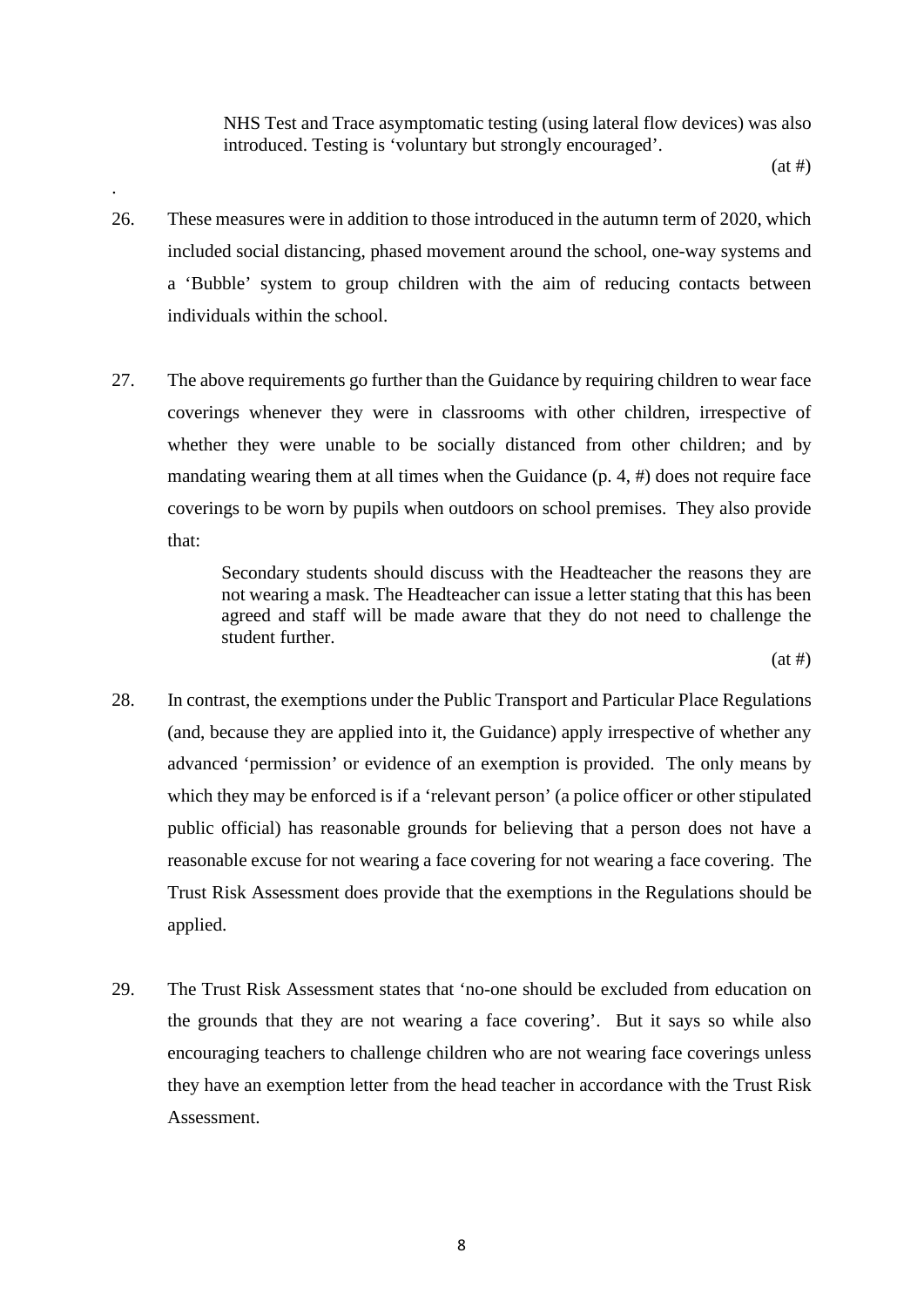# **THE LEGAL FRAMEWORK THE LEGAL FRAMEWORK**

# *Quia timet* **injunctions**  *Quia timet* **injunctions**

- 30. In the following sections of this part, the Claimant sets out duties owed by the school 30. In the following sections of this part, the Claimant sets out duties owed by the school to children attending it, including AB, under statute, the (European) Convention on to children attending it, including AB, under statute, the (European) Convention on Human Rights and Fundamental Freedoms **(`the Convention')** and common law. This Human Rights and Fundamental Freedoms ('**the Convention**') and common law. This Statement of Case will go on to plead the Claimant's case that those duties have been Statement of Case will go on to plead the Claimant's case that those duties have been and continue to be breached by the continued imposition of the School Policy by the and continue to be breached by the continued imposition of the School Policy by the Trust. Trust.
- 31. This is not, however, a claim for redress reliant directly on the Trust's breach of its 31. This is not, however, a claim for redress reliant directly on the Trust's breach of its statutory or common law duties. Rather, the Claimant relies upon alleged breaches of statutory or common law duties. Rather, the Claimant relies upon alleged breaches of those duties in support of his/her case that the Trust, by imposing the School Policy, those duties in support of his/her case that the Trust, by imposing the School Policy, risks causing children serious harm to: risks causing children serious harm to:
	- (1) Their physical health; (1) Their physical health;
	- (2) Their mental health; and (2) Their mental health; and
	- (3) Their Convention rights, in particular their right to bodily integrity and to an (3) Their Convention rights, in particular their right to bodily integrity and to an education. education.
- 32. Consequently, the Court should exercise its jurisdiction to impose a *quia timet*  32.Consequently, the Court should exercise its jurisdiction to impose a *quia timet* injunction prohibiting the Trust from maintaining the Trust Policy that risks causing injunction prohibiting the Trust from maintaining the Trust Policy that risks causing those harms. The statutory and common law duties cited are imposed upon the Trust those harms. The statutory and common law duties cited are imposed upon the Trust to protect children from physical and mental harm; and the right to education is one to protect children from physical and mental harm; and the right to education is one protected by Article 2 of Protocol One to the Convention, with which the Trust must protected by Article 2 of Protocol One to the Convention, with which the Trust must comply, as a body with the public responsibility of providing an education to AB and comply, as a body with the public responsibility of providing an education to AB and others, pursuant to its duties under the Human Rights Act 1998 **(`the HRA').** Breaches others, pursuant to its duties under the Human Rights Act 1998 ('**the HRA**'). Breaches of duties to protect children from those harms are, thus, *prima facie* evidence that those of duties to protect children from those harms are, thus, *prima facie* evidence that those children are at risk from them. The greater the extent to which the Trust and School is children are at risk from them. The greater the extent to which the Trust and School is in breach of its duties and the more central are those duties for protecting children from in breach of its duties and the more central are those duties for protecting children from harm, the greater is the evidence of the risk. harm, the greater is the evidence of the risk.
- 33. Further and alternatively, the Claimant relies upon the expert report of Ms Plaut and Dr Storah, which establish a direct risk of harm to the physical and/or mental health of AB Storah, which establish a direct risk of harm to the physical and/or mental health of AB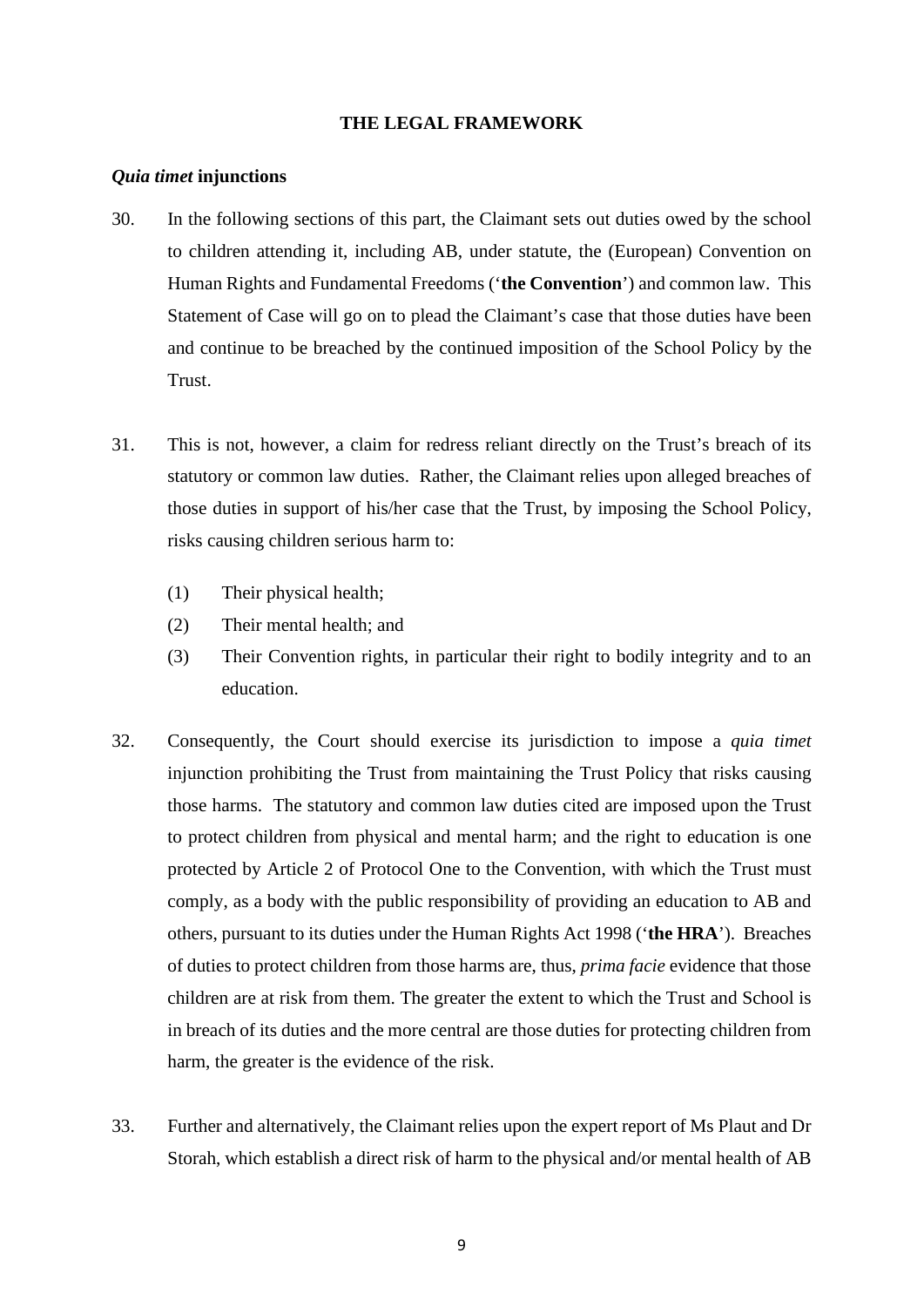and other children at the School from the imposition of the requirement to wear masks and other children at the School from the imposition of the requirement to wear masks and other NPIs imposed on children at the School. and other NPIs imposed on children at the School.

34. The basis on which *quia timet* injunctions may be granted, including those applied for 34. The basis on which *quia timet* injunctions may be granted, including those applied for on an interim basis, was set out by Morgan J in *INEOS Upstream Ltd and others v*  on an interim basis, was set out by Morgan J in *INEOS Upstream Ltd and others v Persons Unknown and others* [2017] EWHC 2945 (Ch) *Persons Unknown and others* [2017] EWHC 2945 (Ch)

> 88. The general test to be applied by a court faced with an application for a 88. The general test to be applied by a court faced with an application for a quia timet injunction at trial is quite clear. The court must be satisfied that the quia timet injunction at trial is quite clear. The court must be satisfied that the risk of an infringement of the claimant's rights causing loss and damage is both risk of an infringement of the claimant's rights causing loss and damage is both imminent and real. The position was described in *London Borough of Islington*  imminent and real. The position was described in *London Borough of Islington v Elliott* [2012] EWCA Civ 56, per Patten LJ at 29, as follows: *v Elliott* [2012] EWCA Civ 56, per Patten LJ at 29, as follows:

"29 The court has an undoubted jurisdiction to grant injunctive relief on "29 The court has an undoubted jurisdiction to grant injunctive relief on a *quia timet* basis when that is necessary in order to prevent a threatened a *quia timet* basis when that is necessary in order to prevent a threatened or apprehended act of nuisance. But because this kind of relief ordinarily or apprehended act of nuisance. But because this kind of relief ordinarily involves an interference with the rights and property of the defendant involves an interference with the rights and property of the defendant and may (as in this case) take a mandatory form requiring positive action and may (as in this case) take a mandatory form requiring positive action and expenditure, the practice of the court has necessarily been to proceed and expenditure, the practice of the court has necessarily been to proceed with caution and to require to be satisfied that the risk of actual damage with caution and to require to be satisfied that the risk of actual damage occurring is both imminent and real. That is particularly so when, as in occurring is both imminent and real. That is particularly so when, as in this case, the injunction sought is a permanent injunction at trial rather this case, the injunction sought is a permanent injunction at trial rather than an interlocutory order granted on American Cyanamid principles than an interlocutory order granted on American Cyanamid principles having regard to the balance of convenience. A permanent injunction having regard to the balance of convenience. A permanent injunction can only be granted if the claimant has proved at the trial that there will can only be granted if the claimant has proved at the trial that there will be an actual infringement of his rights unless the injunction is granted." be an actual infringement of his rights unless the injunction is granted."

89. In *London Borough of Islington v Elliott,* the court considered a number 89. In *London Borough of Islington v Elliott*, the court considered a number of earlier authorities. The authorities concerned claims to quia timet injunctions of earlier authorities. The authorities concerned claims to quia timet injunctions at the trial of the action. In such cases, particularly where the injunction claimed at the trial of the action. In such cases, particularly where the injunction claimed is a mandatory injunction, the court acts with caution in view of the possibility is a mandatory injunction, the court acts with caution in view of the possibility that the contemplated unlawful act, or the contemplated damage from it, might that the contemplated unlawful act, or the contemplated damage from it, might not occur and a mandatory order, or the full extent of the mandatory order, might not occur and a mandatory order, or the full extent of the mandatory order, might not be necessary. Even where the injunction claimed is a prohibitory injunction, not be necessary. Even where the injunction claimed is a prohibitory injunction, it is not enough for the claimant to say that the injunction only restrains the defendant from doing something which he is not entitled to do and causes him defendant from doing something which he is not entitled to do and causes him no harm: see *Paul (KS) (Printing Machinery) v Southern Instruments*  no harm: see *Paul (KS) (Printing Machinery) v Southern Instruments (Communications)* [1964] RPC 118 at 122; there must still be a real risk of the *(Communications)* [1964] RPC 118 at 122; there must still be a real risk of the unlawful act being committed. As to whether the contemplated harm is unlawful act being committed. As to whether the contemplated harm is "imminent", this word is used in the sense that the circumstances must be such "imminent", this word is used in the sense that the circumstances must be such that the remedy sought is not premature: see *Hooper v Rogers* [1975] Ch 43 at that the remedy sought is not premature: see *Hooper v Rogers* [1975] Ch 43 at 49-50. Further, there is the general consideration that "Preventing justice 49-50. Further, there is the general consideration that "Preventing justice excelleth punishing justice": see *Graigola Merthyr Co Ltd v Swansea*  excelleth punishing justice": see *Graigola Merthyr Co Ltd v Swansea Corporation* [1928] Ch 235 at 242, quoting the Second Institute of Sir Edward *Corporation* [1928] Ch 235 at 242, quoting the Second Institute of Sir Edward Coke at page 299. Coke at page 299.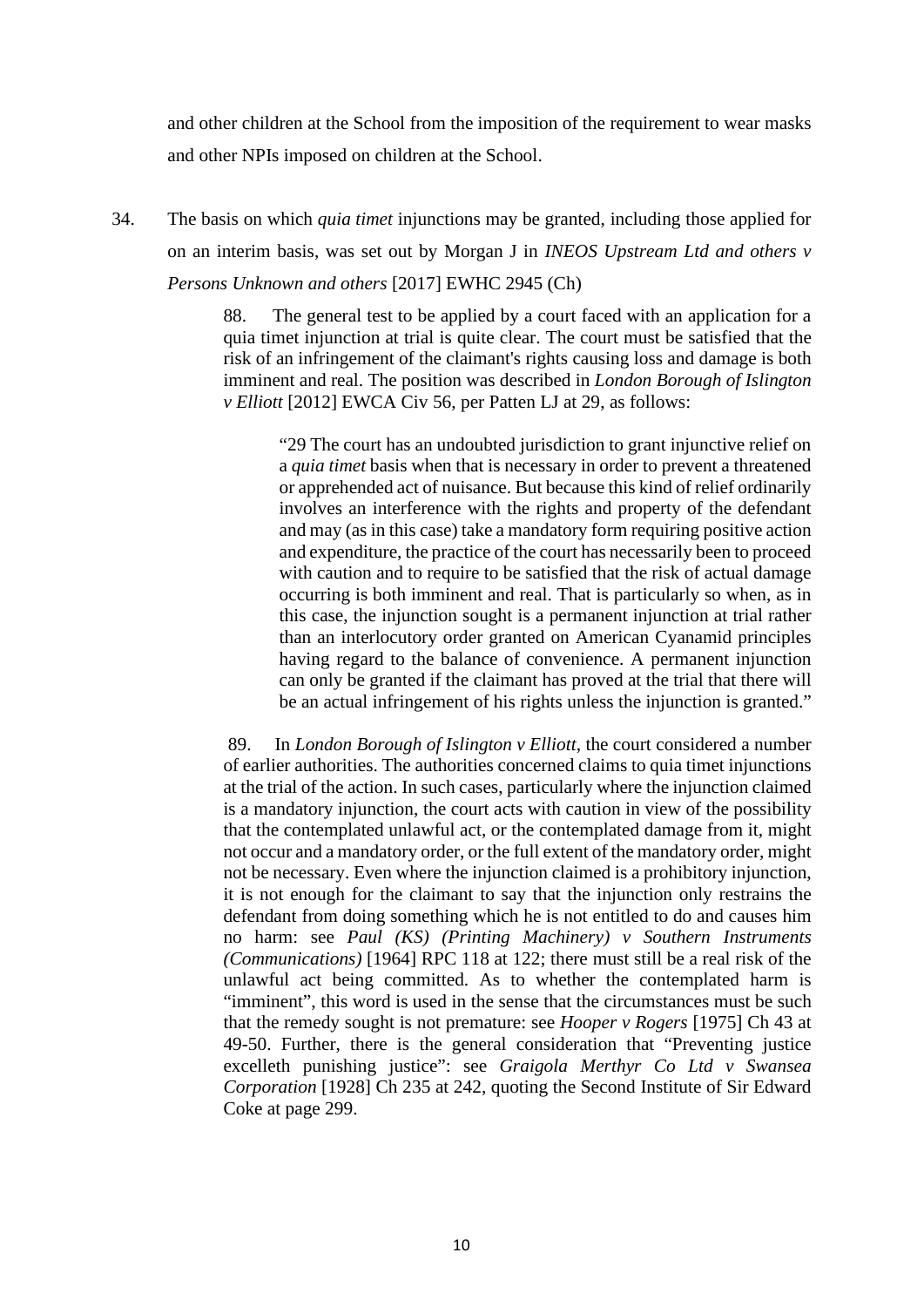90. In the present case, the Claimants are applying for *quia timet* injunctions 90. In the present case, the Claimants are applying for *quia timet* injunctions on an interim basis, rather than at trial. The passage quoted above from *London Borough of Islington v Elliott* indicated that different considerations might arise *Borough of Islington v Elliott* indicated that different considerations might arise on an interim application. The passage might be read as suggesting that it might be easier to obtain a *quia timet* injunction on an interim basis. That might be so be easier to obtain a *quia timet* injunction on an interim basis. That might be so in a case where the court applies the test in *American Cyanamid* where all that in a case where the court applies the test in *American Cyanamid* where all that has to be shown is a serious issue to be tried and then the court considers the has to be shown is a serious issue to be tried and then the court considers the adequacy of damages and the balance of justice. Conversely, on an interim adequacy of damages and the balance of justice. Conversely, on an interim application, the court is concerned to deal with the position prior to a trial and application, the court is concerned to deal with the position prior to a trial and at a time when it does not know who will be held to be ultimately right as to the at a time when it does not know who will be held to be ultimately right as to the underlying dispute. That might lead the court to be less ready to grant *quia timet*  underlying dispute. That might lead the court to be less ready to grant *quia timet* relief particularly of a mandatory character on an interim basis. relief particularly of a mandatory character on an interim basis.

91. I consider that the correct approach to a claim to a *quia timet* injunction 91. I consider that the correct approach to a claim to a *quia timet* injunction on an interim basis is, normally, to apply the test in *American Cyanamid* [v *Ethicon* [1975] AC 396]. The parts of the test dealing with the adequacy of *Ethicon* [1975] AC 396]. The parts of the test dealing with the adequacy of damages and the balance of justice, applied to the relevant time period, will deal damages and the balance of justice, applied to the relevant time period, will deal with most if not all cases where there is argument about whether a claimant with most if not all cases where there is argument about whether a claimant needs the protection of the court. However, in the present case, I do have to needs the protection of the court. However, in the present case, I do have to apply section 12(3) of the Human Rights Act 1998 and ask what order the court apply section 12(3) of the Human Rights Act 1998 and ask what order the court is likely to make at a trial of the claim. is likely to make at a trial of the claim.

35. In *Khorasandjian v Bush* [1993] QB 727, the Court of Appeal found that the following 35. In *Khorasandjian v Bush* [1993] QB 727, the Court of Appeal found that the following

can be restrained on a *quia timet* basis: can be restrained on a *quia timet* basis:

"(i) the campaign of harassment has to be regarded as a whole without "(i) the campaign of harassment has to be regarded as a whole without consideration of each ingredient in isolation, and viewed as a whole it is plainly consideration of each ingredient in isolation, and viewed as a whole it is plainly calculated to cause the plaintiff harm, and can be restrained *quia timet* because calculated to cause the plaintiff harm, and can be restrained *quia timet* because of the danger to her health from a continuation of the stress to which she has been subjected; (ii) threats of violence can be restrained *per se,* whether or not been subjected; (ii) threats of violence can be restrained *per se*, whether or not the threat, without the subsequent violence, is calculated to cause the plaintiff the threat, without the subsequent violence, is calculated to cause the plaintiff harm. $3$ 

Thus, a claimant need not prove that a defendant intended to cause harm. Thus, a claimant need not prove that a defendant intended to cause harm.

- 36. There are many examples of the court imposing *quia timet* interim injunctions to 36. There are many examples of the court imposing *quia timet* interim injunctions to prevent the publication of potentially defamatory material or material breaching privacy prevent the publication of potentially defamatory material or material breaching privacy rights, of which *Evans and others v Ritch* ([2013] All ER (D) 253 (Jan)) is an example. rights, of which *Evans and others v Ritch* ([2013] All ER (D) 253 (Jan)) is an example.
- 37. The High Court has also imposed *quia timet* injunctions preventing potential harm to 37. The High Court has also imposed *quia timet* injunctions preventing potential harm to persons other than the claimant. *RGCM Ltd v Lockwood and others* [2019] EWHC persons other than the claimant. *RGCM Ltd v Lockwood and others* [2019] EWHC 1937 (Ch) was a successful application for an interim injunction preventing unknown 1937 (Ch) was a successful application for an interim injunction preventing unknown

 $3$  The Court was unanimous on those two bases on which relief can be granted but not on a third, which extended the tort of nuisance and might be regarded as having been disapproved by the House of Lords in *Hunter v Canary Wharf Ltd* [1997] AC 655, but it is not relevant here. *Wharf Ltd* [1997] AC 655, but it is not relevant here.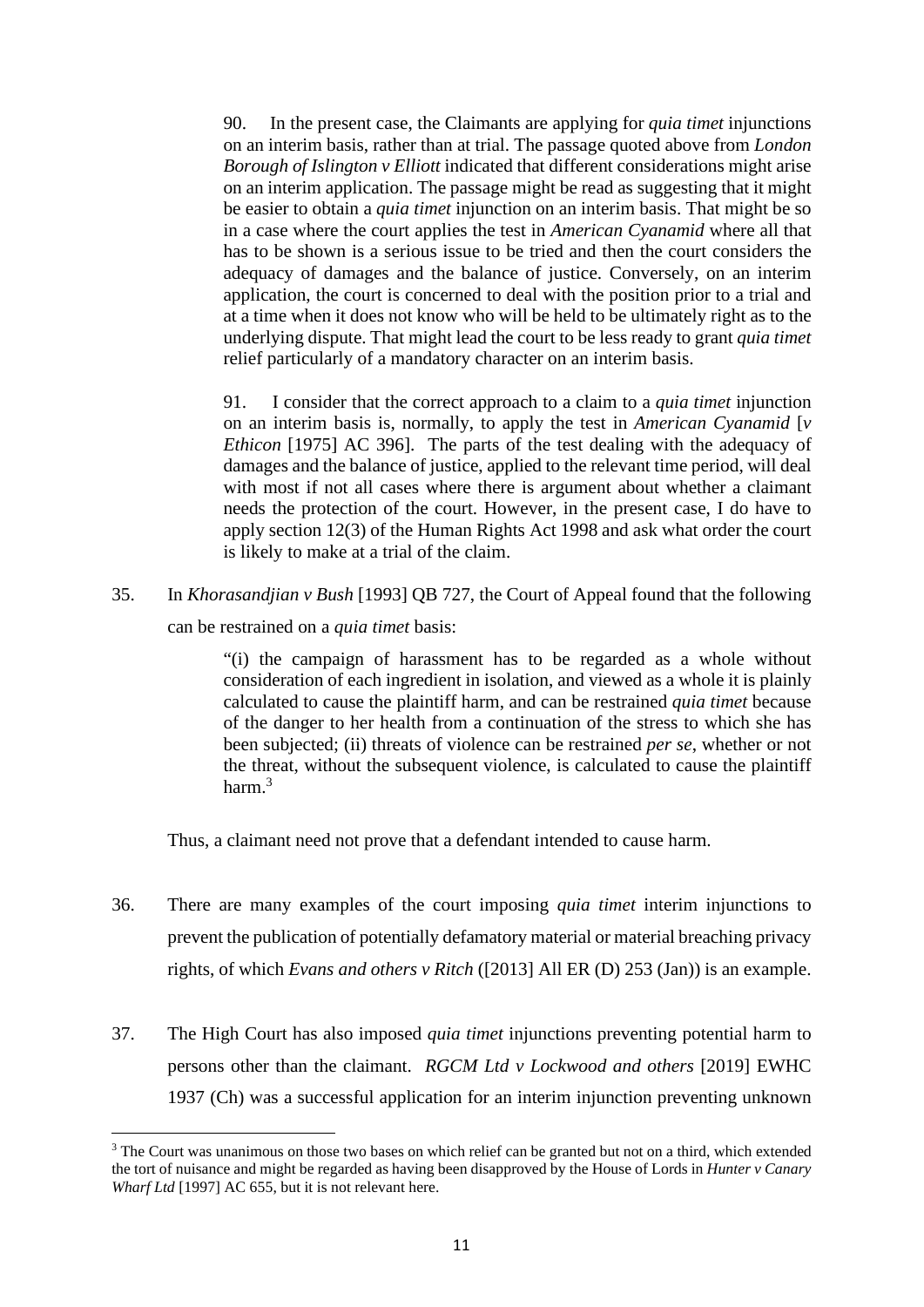`urban explorers' from engaging in `parkour', climbing and running without safety 'urban explorers' from engaging in 'parkour', climbing and running without safety equipment up tall buildings and scaffolding. While the harm might have included equipment up tall buildings and scaffolding. While the harm might have included liabilities for personal injury or death that the claimant might have had, the Court liabilities for personal injury or death that the claimant might have had, the Court appears also to have had in mind the risk of serious harm to the 'urban explorers' appears also to have had in mind the risk of serious harm to the 'urban explorers' themselves. themselves.

#### **Interim injunctions Interim injunctions**

38. The Court will apply the well-known principles in *American Cyanamid* in the manner 38. The Court will apply the well-known principles in *American Cyanamid* in the manner set out in *INEOS (supra).* If it is satisfied that there is a risk of harm either from the set out in *INEOS* (*supra*). If it is satisfied that there is a risk of harm either from the breach of statutory or common law duties and/or a disproportionate interference with breach of statutory or common law duties and/or a disproportionate interference with Convention rights, there must be a serious issue to be tried; and the risk of physical Convention rights, there must be a serious issue to be tried; and the risk of physical and/or mental harm is not one that could be adequately compensated for in damages. and/or mental harm is not one that could be adequately compensated for in damages.

#### **The status of the Guidance The status of the Guidance**

- 39. As the Court of Appeal made clear in *Dolan,* no school, academy trust or local 39. As the Court of Appeal made clear in *Dolan*, no school, academy trust or local educational authority is required to implement any recommendation or guidance given educational authority is required to implement any recommendation or guidance given by the government, the Secretary of State or the Department. by the government, the Secretary of State or the Department.
- 40. Guidance has long been held capable of challenged through judicial review *(Royal*  40. Guidance has long been held capable of challenged through judicial review (*Royal College of Nursing of the United Kingdom v Department of Health and Social Security College of Nursing of the United Kingdom v Department of Health and Social Security* [1981] AC 800, *R* (on the application of Burke) v General Medical Council [2005] EWCA Civ 1003 and many other cases). That reviewability is a means by which the EWCA Civ 1003 and many other cases). That reviewability is a means by which the public body issuing the guidance may be challenged. It has no impact on the *statutory*  public body issuing the guidance may be challenged. It has no impact on the *statutory* duties owed by a person or organisation (including a school) to another person duties owed by a person or organisation (including a school) to another person (including a pupil). If following guidance issued by a public body would cause an (including a pupil). If following guidance issued by a public body would cause an organisation to be in breach of its statutory or common law duties, it would be no defence for that organisation to say that it was following the guidance of a public body: defence for that organisation to say that it was following the guidance of a public body: its statutory and common law duties will always take precedence. Moreover, the its statutory and common law duties will always take precedence. Moreover, the Guidance itself states expressly that it does not impose any legal duties. Consequently, Guidance itself states expressly that it does not impose any legal duties. Consequently, the school may follow the Guidance only insofar as it would not, by doing so, breach the school may follow the Guidance only insofar as it would not, by doing so, breach any other statutory duty. any other statutory duty.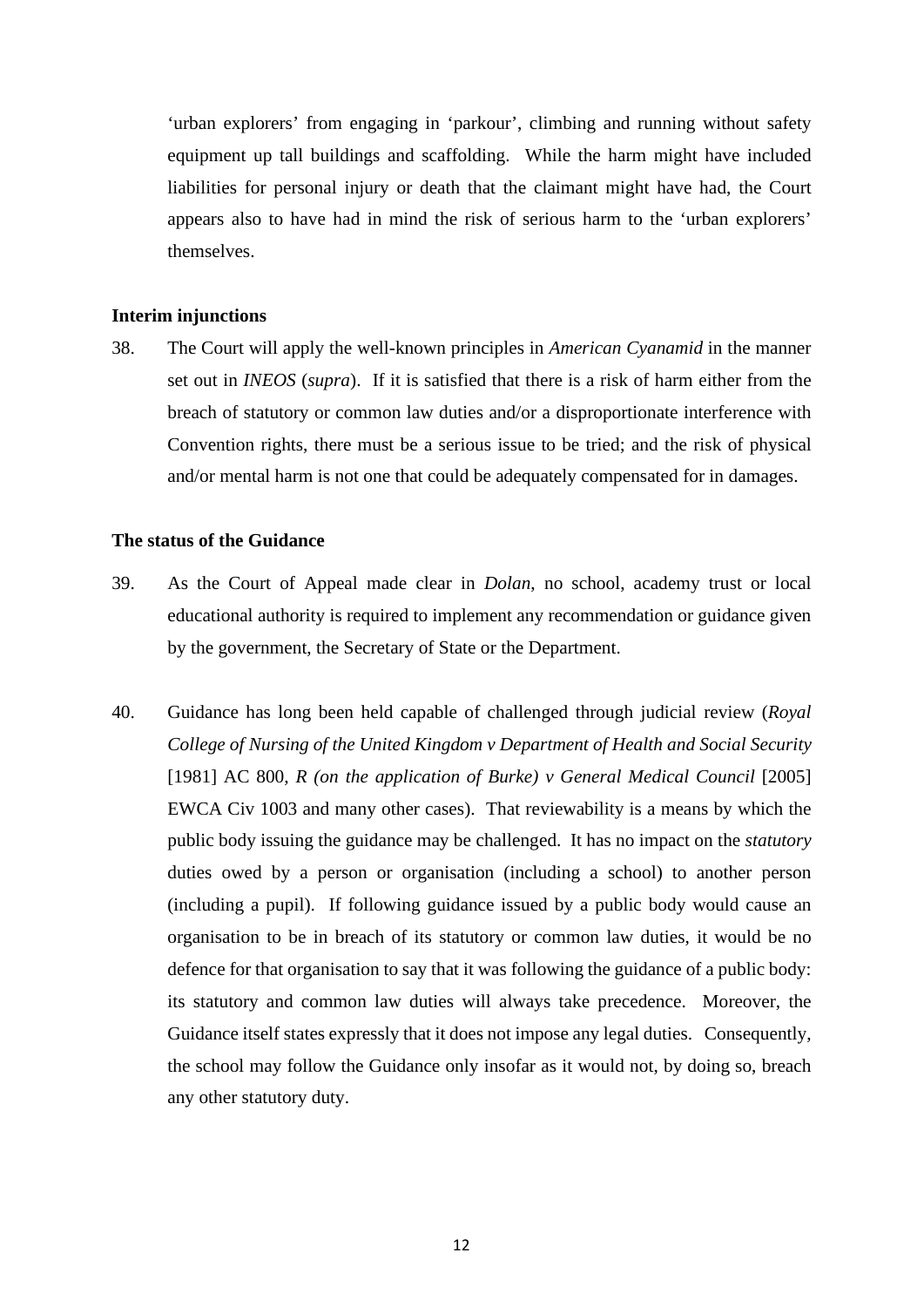# **Duties to children in statute and under international human rights law Duties to children in statute and under international human rights law**

41. When making any decision concerning children and young people, the best interests of children shall be a primary consideration.<sup>4</sup> Both local authorities and academy proprietors have a duty to support pupils at the school with medical conditions (s. proprietors have a duty to support pupils at the school with medical conditions (s. 100(1) Children and Families Act 2014). 100(1) Children and Families Act 2014).

# **Statutory duties under the 1974 Act and the 1999 Regulations Statutory duties under the 1974 Act and the 1999 Regulations**

- 42. The 1974 Act imposes general duties on an employer, in this case the Trust, towards its employees (s. 2), persons other than its employees (s. 3) and other persons using the school premises for a place of work (s. 4) to avoid risks to their health or safety. school premises for a place of work (s. 4) to avoid risks to their health or safety.
- 43. Of relevance to children, s. 3 provides:

It shall be the duty of every employer to conduct his undertaking in such a way It shall be the duty of every employer to conduct his undertaking in such a way as to ensure, so far as is reasonably practicable, that persons not in his as to ensure, so far as is reasonably practicable, that persons not in his employment who may be affected thereby are not thereby exposed to risks to employment who may be affected thereby are not thereby exposed to risks to their health or safety. their health or safety.

- 44. Section 1 of the 1974 Act imposes on the Trust the following duties:
	- (a) securing the health, safety and welfare of persons *at work;*  (a) securing the health, safety and welfare of persons *at work*;

(b) protecting persons other than persons at work against risks to health or (b) protecting persons other than persons at work against risks to health or safety arising out of or in connection with *the activities* of persons at work; safety arising out of or in connection with *the activities* of persons at work;

(c) controlling the keeping and use of explosive or highly flammable or (c) controlling the keeping and use of explosive or highly flammable or otherwise dangerous substances, and generally preventing the unlawful otherwise dangerous substances, and generally preventing the unlawful acquisition, possession and use of such substances; . . . acquisition, possession and use of such substances; . . .

(Emphasis added) (Emphasis added)

SARS-CoV-2 is not, within paragraph (c) above a 'substance' in the meaning of the SARS-CoV-2 is not, within paragraph (c) above a 'substance' in the meaning of the 1974 Act. 1974 Act.

45. The Act does not impose any wider duties to persons outside these classes. In particular, it does not itself place any wider statutory legal obligation on the Trust to particular, it does not itself place any wider statutory legal obligation on the Trust to have regard to or ensure the safety of the general public by reason of the risks that are have regard to or ensure the safety of the general public by reason of the risks that are not attributable to the School activities. The risks arising from the social contacts of its not attributable to the School activities. The risks arising from the social contacts of its staff or children, with grandparents or anyone else, in their private lives are matters for staff or children, with grandparents or anyone else, in their private lives are matters for the private, personal and autonomous decision making of every individual, as are the the private, personal and autonomous decision making of every individual, as are the

<sup>&</sup>lt;sup>4</sup> Article 3 of the UNCRC: whilst not enshrined directly into domestic law in England (although it is in Wales and Scotland), the courts have consistently recognised that English law must be interpreted as far as possible so as to give effect to a meaning that does not conflict with the requirements of the UNCRC –  $R(SG)$  v Secretary of State *for Work and Pensions* [2015] UKSC 16 at [83]. *for Work and Pensions* [2015] UKSC 16 at [83].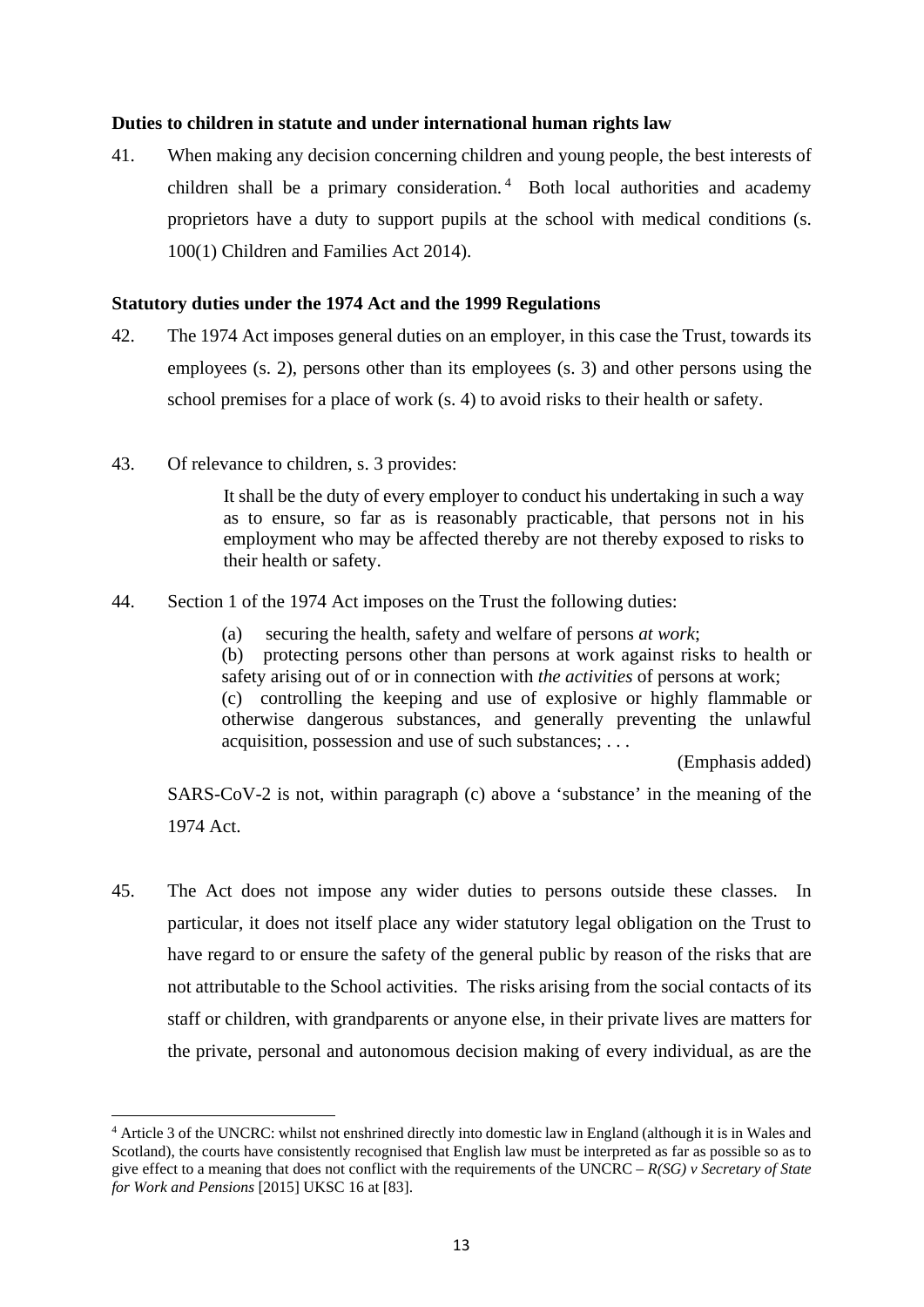steps any individual may wish to take to protect themselves or their contacts. The steps any individual may wish to take to protect themselves or their contacts. The ordinary social interactions of children and staff cannot be regarded as 'activities of the ordinary social interactions of children and staff cannot be regarded as 'activities of the persons at work'. persons at work'.

- 46. Thus, the 1974 Act does not make the Trust or the School responsible for the spread 46.Thus, the 1974 Act does not make the Trust or the School responsible for the spread of the virus by children or staff in the wider community. Nor in respect of a common law duty of care could the Trust be any more responsible for the spread of SARS-CoV-law duty of care could the Trust be any more responsible for the spread of SARS-CoV-2 than it could for the spread of a similar corona or influenza viruses that may lead to 2 than it could for the spread of a similar corona or influenza viruses that may lead to potentially fatal diseases in the vulnerable. potentially fatal diseases in the vulnerable.
- 47. The 1999 Regulations provide more specific obligations. Regulations 2 and 3 require the Trust, being an employer of more than five people, to make a "suitable and sufficient the Trust, being an employer of more than five people, to make a "suitable and sufficient assessment of the risks to the health and safety" of assessment of the risks to the health and safety" of

a) its employees to which they are exposed whilst they are at work, (including a) its employees to which they are exposed whilst they are at work, (including teachers) and teachers) and b) others not in our employment but arising out of or in connection with the b) others not in our employment but arising out of or in connection with the conduct of our undertaking (including children and visitors) conduct of our undertaking (including children and visitors)

- 48. Regulation 3(3) also demands that the Trust's risk assessment be reviewed and required 48. Regulation 3(3) also demands that the Trust's risk assessment be reviewed and required changes made if there is reason to suspect that it is no longer valid or there has been a changes made if there is reason to suspect that it is no longer valid or there has been a significant change in the matters to which it relates. significant change in the matters to which it relates.
- 49. In reviewing its risk assessments, the Trust cannot ignore the reports and evidence of mental and physical harms to children being reported widely. The School staff will also mental and physical harms to children being reported widely. The School staff will also have observed or received increasing reports of concerns about the mental health of its have observed or received increasing reports of concerns about the mental health of its children as a result of increased NPIs and restrictions. In these circumstances the children as a result of increased NPIs and restrictions. In these circumstances the School's risk assessments are required to be reviewed immediately and regularly. School's risk assessments are required to be reviewed immediately and regularly.
- 50. Neither the 1974 Act nor the 1999 Regulations have been amended in response to the 50. Neither the 1974 Act nor the 1999 Regulations have been amended in response to the spread of SARS-CoV-2. Indeed, since 19 March 2020 SARS-CoV-2 has not been spread of SARS-CoV-2. Indeed, since 19 March 2020 SARS-CoV-2 has not been considered to be a High Consequence Infectious Disease (HCID) in the UK. This was considered to be a High Consequence Infectious Disease (HCID) in the UK. This was the determination of the four nations public health HCID having regard to matters the determination of the four nations public health HCID having regard to matters including low overall mortality rates. Agreed by the Advisory Committee on Dangerous including low overall mortality rates. Agreed by the Advisory Committee on Dangerous Pathogens (ACDP), this remains the position today. Pathogens (ACDP), this remains the position today.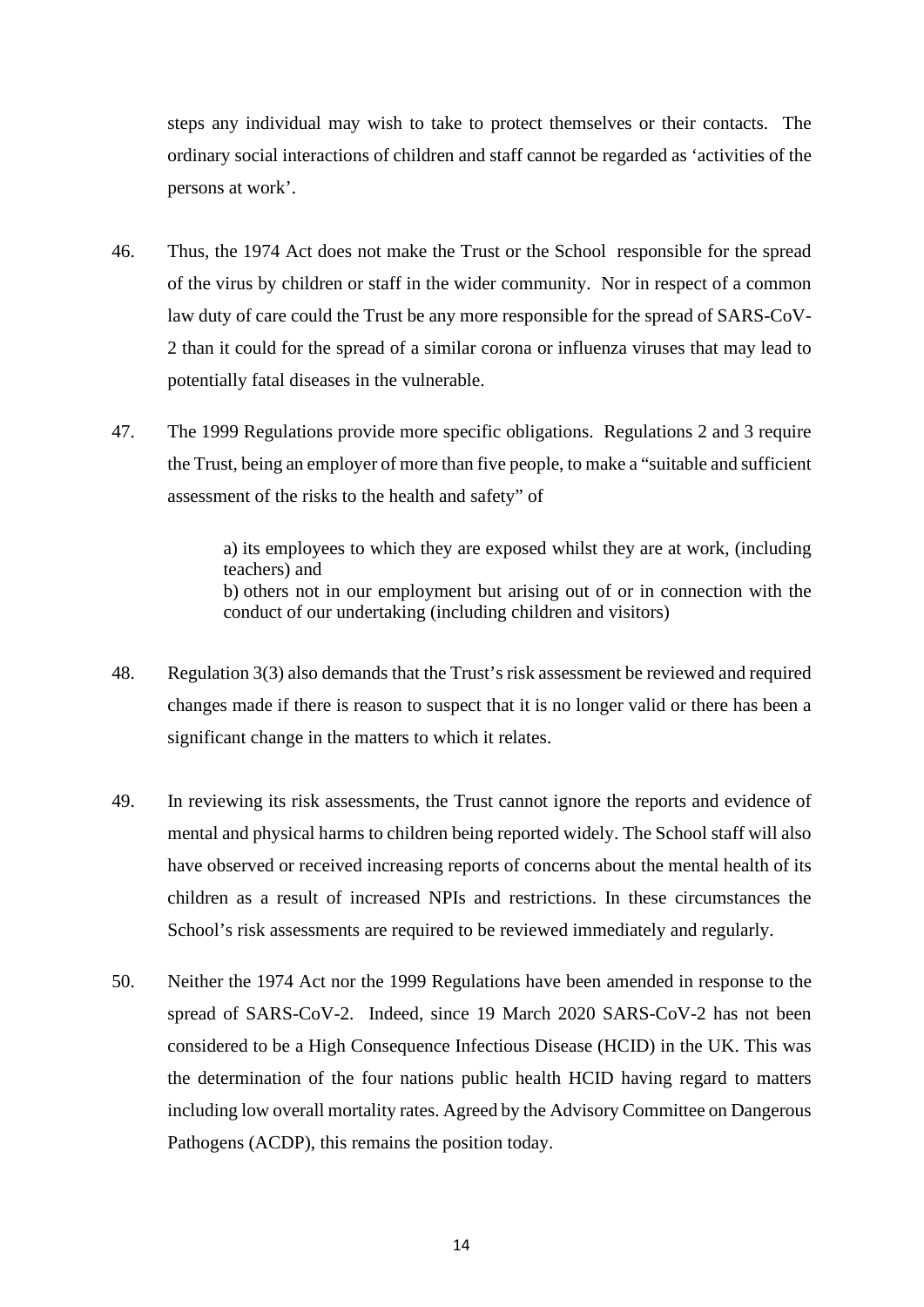- 51. Not being a specialist clinical environment, the School has not previously had to assess risk of spreading other common types of coronavirus that cause cold or flu symptoms risk of spreading other common types of coronavirus that cause cold or flu symptoms and which are spread in the same way as SARS-CoV-2. Nor has the School been and which are spread in the same way as SARS-CoV-2. Nor has the School been required to take measures significantly affecting its running of the School to avoid that required to take measures significantly affecting its running of the School to avoid that risk. risk.
- 52. The commonplace `covid-secure' assessment to reduce the risk of spreading the virus, 52. The commonplace 'covid-secure' assessment to reduce the risk of spreading the virus, conducted at recommendation of the Government and the HSE, is an assessment with conducted at recommendation of the Government and the HSE, is an assessment with extremely narrow focus. However, there is no law requiring it to replace or be extremely narrow focus. However, there is no law requiring it to replace or be prioritised for consideration over and above risk of other dangers. An assessment which prioritised for consideration over and above risk of other dangers. An assessment which does so is fundamentally flawed and in most cases, certainly in the School, cannot be does so is fundamentally flawed and in most cases, certainly in the School, cannot be an assessment in accordance with Regulation 3 of the 1999 Regulations. an assessment in accordance with Regulation 3 of the 1999 Regulations.

# **Proportionality Proportionality**

- 53. The 1999 Regulations were made for the purpose of giving effect to proposals 53. The 1999 Regulations were made for the purpose of giving effect to proposals submitted to the Secretary of State by the Health and Safety Commission (the submitted to the Secretary of State by the Health and Safety Commission (the predecessor of the Health and Safety Executive, into which it merged in 2008) under s. predecessor of the Health and Safety Executive, into which it merged in 2008) under s. 11(2)(d) of the 1974 Act after the carrying out by the Commission of consultations in 11(2)(d) of the 1974 Act after the carrying out by the Commission of consultations in accordance with section 50(3) of that Act (see the introductory text to the 1999 accordance with section 50(3) of that Act (see the introductory text to the 1999 Regulations). Moreover, section 3 of the HRA requires that the relevant provisions of Regulations). Moreover, section 3 of the HRA requires that the relevant provisions of the 1974 Act must be read, so far as is possible, to be compatible with the Convention. the 1974 Act must be read, so far as is possible, to be compatible with the Convention. The Trust and the School exercise a public function. Thus, the 1999 Regulations must The Trust and the School exercise a public function. Thus, the 1999 Regulations must be interpreted, and the School must act, in accordance with the Convention. Where it be interpreted, and the School must act, in accordance with the Convention. Where it does not, it will have breached its duties to children and staff at the School under the does not, it will have breached its duties to children and staff at the School under the Regulations. Regulations.
- 54. The following Articles of the Convention are engaged: 54. The following Articles of the Convention are engaged:

Article 8, which provides the right to respect for private and family life, home and Article 8, which provides the right to respect for private and family life, home and correspondence and embraces, for example, rights correspondence and embraces, for example, rights

• not to wear a face covering *(S.A.S. v. France (2014)* Application no. 43835/11, Grand Chamber, at para  $122$ <sup>5</sup>;

<sup>5</sup>file:///C:/Users/User/Downloads/001-145466.pdf 5 file:///C:/Users/User/Downloads/001-145466.pdf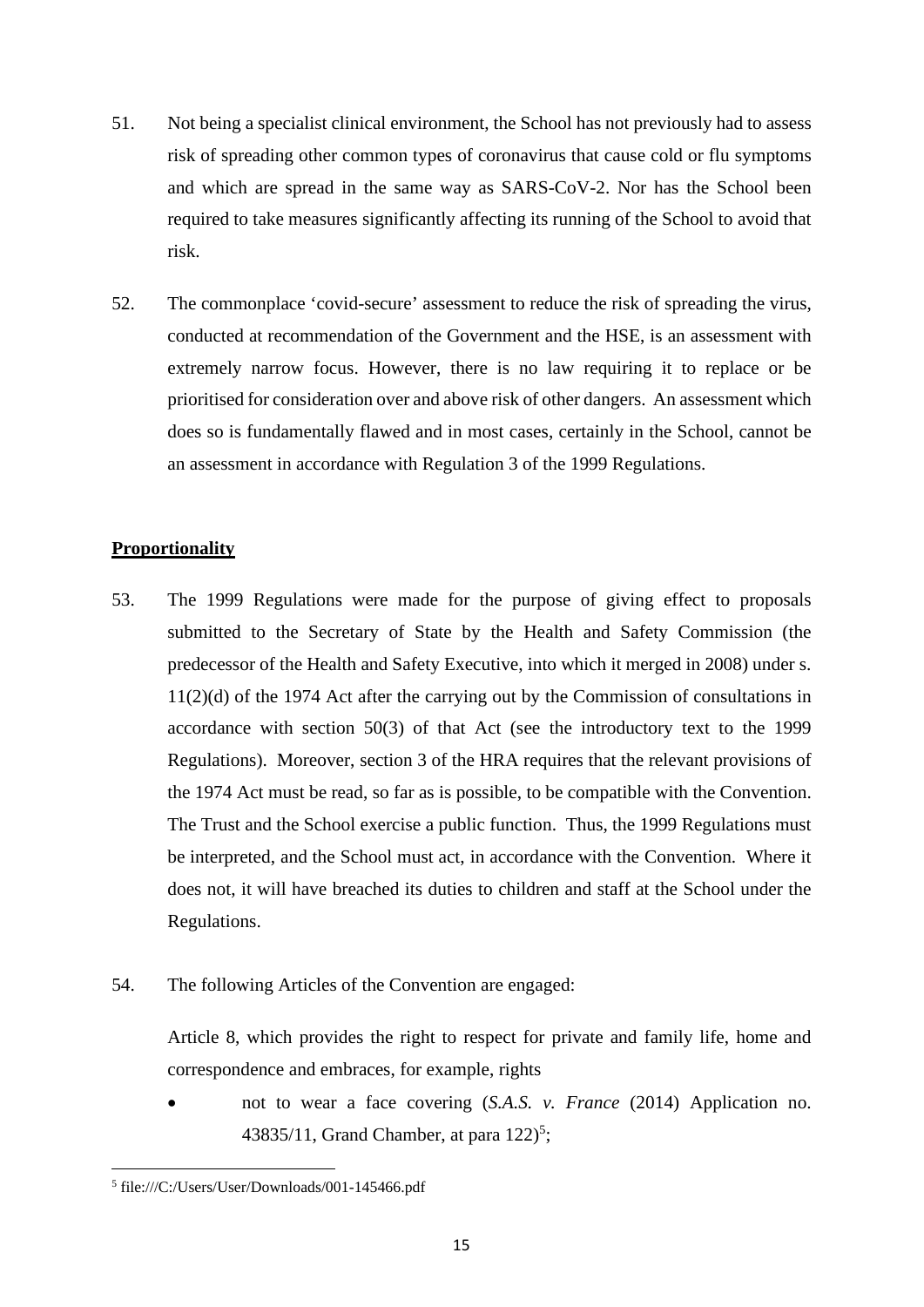- to bodily integrity and personal autonomy; and to bodily integrity and personal autonomy; and
- to establish and develop relationships with others. to establish and develop relationships with others.

Article 2, of Protocol One which provides a right of access to education through the Article 2, of Protocol One which provides a right of access to education through the School existing at a given time. It must be provided equally without interference with School existing at a given time. It must be provided equally without interference with other fundamental rights (including Article 8 rights). other fundamental rights (including Article 8 rights).

55. It is fundamental principle that no act or omission of the School is permitted to interfere with those rights unless such interference is proportionate: *i.e.* it is both appropriate and with those rights unless such interference is proportionate: *i.e*. it is both appropriate and reasonably necessary. The proportionality principle was encapsulated in *Bank Mellat*  reasonably necessary. The proportionality principle was encapsulated in *Bank Mellat v Her Majesty's Treasury (No 2)* [2013] UKSC 39 at [28]-[49] and in particular by Lord *v Her Majesty's Treasury (No 2)* [2013] UKSC 39 at [28]-[49] and in particular by Lord Sumption at para 20: Sumption at para 20:

> [The effect of precedent] can be sufficiently summarised for present purposes [The effect of precedent] can be sufficiently summarised for present purposes by saying that the question depends on an exacting analysis of the factual case by saying that the question depends on an exacting analysis of the factual case advanced in defence of the measure, in order to determine advanced in defence of the measure, in order to determine

(i) whether its objective is sufficiently important to justify the limitation of (i) whether its objective is sufficiently important to justify the limitation of a fundamental right; a fundamental right;

- (ii) whether it is rationally connected to the objective; (ii) whether it is rationally connected to the objective;
- (iii) whether a less intrusive measure could have been used; and (iii) whether a less intrusive measure could have been used; and

(iv) whether, having regard to these matters and to the severity of the (iv) whether, having regard to these matters and to the severity of the consequences, a fair balance has been struck between the rights of the individual consequences, a fair balance has been struck between the rights of the individual and the interests of the community and the interests of the community.

These four requirements are logically separate, but in practice they inevitably These four requirements are logically separate, but in practice they inevitably overlap because the same facts are likely to be relevant to more than one of them. them.

# 56. Further: 56. Further:

- (1) A more rigorous and intensive review is necessary when fundamental rights are (1) A more rigorous and intensive review is necessary when fundamental rights are at stake *(Pham v Secretary of State for the Home Department* [2015] UKSC 19, at stake (*Pham v Secretary of State for the Home Department* [2015] UKSC 19, paras 114); paras 114);
- (2) It is necessary to 'balance the severity of the effects [of the requirements in the (2) It is necessary to 'balance the severity of the effects [of the requirements in the Policy, in this case] on the rights of the persons... against the importance of the Policy, in this case] on the rights of the persons… against the importance of the objective.' *(A v Secretary of State for the Home Department* [2004] UKHL 56); objective.' (*A v Secretary of State for the Home Department* [2004] UKHL 56);
- (3) 'There is in reality a sliding scale, in which the cogency of the justification (3) 'There is in reality a sliding scale, in which the cogency of the justification required for interfering with a right will be proportionate to its perceived importance and the extent of the interference' *(Pham,* para 106); and importance and the extent of the interference' (*Pham*, para 106); and
- (4) The domestic courts are in a better position to assess local needs and conditions (4) The domestic courts are in a better position to assess local needs and conditions and they may apply a stricter standard than the Strasbourg Court when and they may apply a stricter standard than the Strasbourg Court when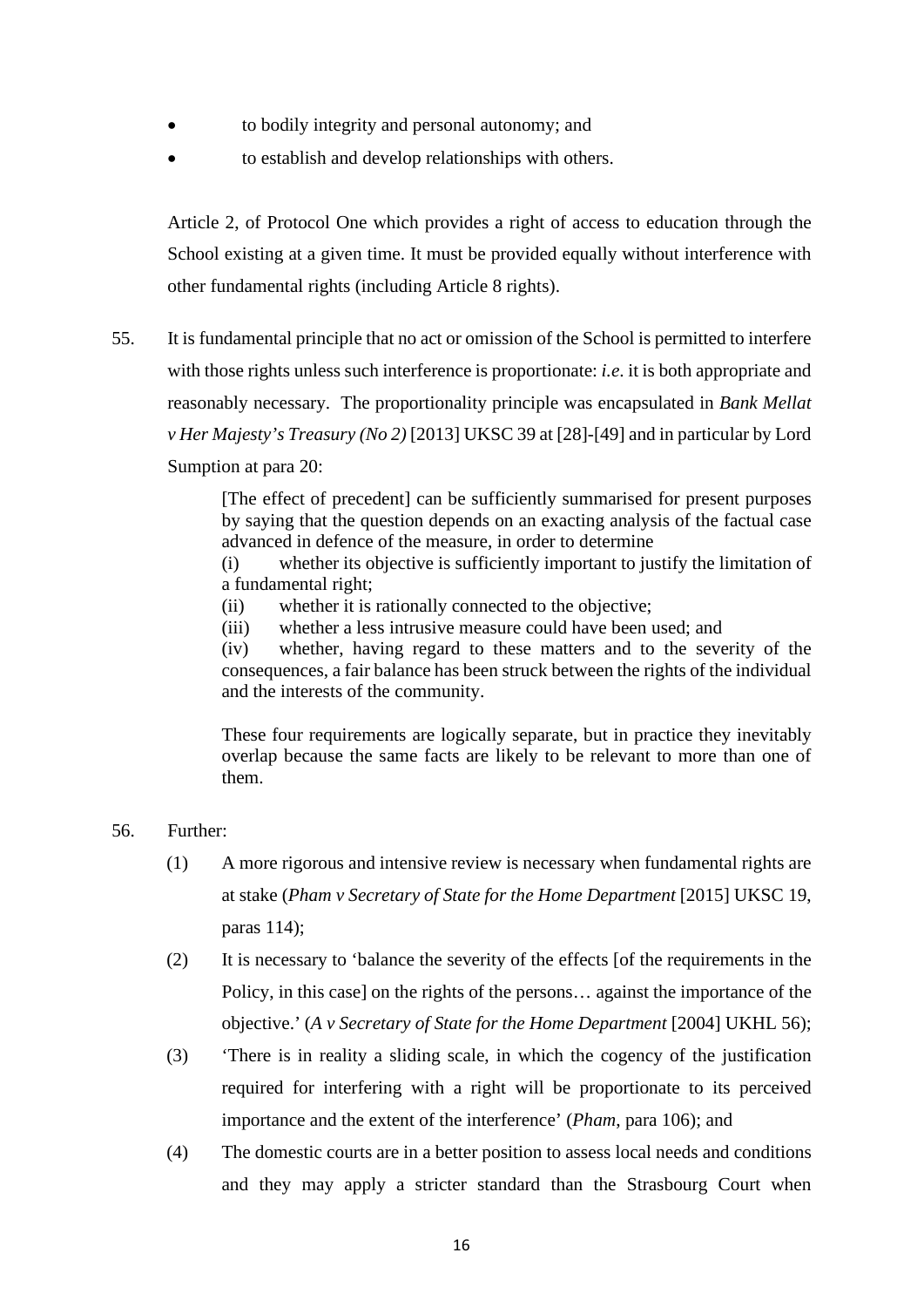considering whether measures are proportionate or whether less restrictive considering whether measures are proportionate or whether less restrictive means might obtain the object, an objective question based on the merits, not means might obtain the object, an objective question based on the merits, not whether the decision maker has considered each less restrictive measure *(Belfast*  whether the decision maker has considered each less restrictive measure (*Belfast City Council v Miss Behavin' Limited* [2007] UKHL 19, per Baroness Hale at *City Council v Miss Behavin' Limited* [2007] UKHL 19, per Baroness Hale at para 31). para 31).

57. Were a policy to interfere disproportionately with any of the above rights, it follows 57. Were a policy to interfere disproportionately with any of the above rights, it follows that the School and Trust would cause harm to children (through that interference). that the School and Trust would cause harm to children (through that interference).

# **Relevant judgment in another jurisdiction Relevant judgment in another jurisdiction**

58. The Claimant also relies, as persuasive precedent, on the findings of the Weimar Family 58. The Claimant also relies, as persuasive precedent, on the findings of the Weimar Family Court, in Germany on  $8<sup>th</sup>$  April 2021 (Ref.: 9 F 148/21).<sup>6</sup> The judgment is particularly persuasive because it related directly to the imposition of materially identical or very persuasive because it related directly to the imposition of materially identical or very similar measures on schoolchildren as have been imposed by the Trust: namely similar measures on schoolchildren as have been imposed by the Trust: namely requiring face-coverings to be worn all day and social distancing measures to be requiring face-coverings to be worn all day and social distancing measures to be imposed in schools. The court concluded that there was no reliable evidence for the imposed in schools. The court concluded that there was no reliable evidence for the efficacy of face-coverings and other social distancing measures and that there was efficacy of face-coverings and other social distancing measures and that there was substantial evidence that requiring children to wear them or engage in those practices substantial evidence that requiring children to wear them or engage in those practices was harmful. Applying a materially identical proportionality test, the Court concluded was harmful. Applying a materially identical proportionality test, the Court concluded that: that:

> `...the measures intended to achieve a legitimate purpose must be suitable, '…the measures intended to achieve a legitimate purpose must be suitable, necessary and proportionate in a narrow sense — that is to say: when weighing necessary and proportionate in a narrow sense – that is to say: when weighing their advantages and disadvantages. The measures at issue are not evidence-their advantages and disadvantages. The measures at issue are not evidencebased, contrary to Section 1(2) IfSG, and are already unsuited to achieving the based, contrary to Section 1(2) IfSG, and are already unsuited to achieving the fundamentally legitimate purpose they pursue, namely to avoid overloading the fundamentally legitimate purpose they pursue, namely to avoid overloading the health system or to reduce the incidence of infection with the SARS-CoV- 2 health system or to reduce the incidence of infection with the SARS-CoV- 2 virus. In any case, however, they are, strictly speaking, disproportionate because virus. In any case, however, they are, strictly speaking, disproportionate because the considerable disadvantages/collateral damage caused by them are not compensated for by any recognisable benefit for the children themselves or for compensated for by any recognisable benefit for the children themselves or for third parties,' third parties,'

# 59. The judge went on to find that: 59. The judge went on to find that:

`Likewise, 'third-party protection' and 'unnoticed transmission', which the RKI 'Likewise, 'third-party protection' and 'unnoticed transmission', which the RKI [Robert-Koch Institute] used to justify its 're-evaluation', are not supported by [Robert-Koch Institute] used to justify its 're-evaluation', are not supported by scientific facts. Plausibility, mathematical estimates and subjective assessments scientific facts. Plausibility, mathematical estimates and subjective assessments

 $6A$  full translation of the judgment is being obtained. The translation relied upon (published here - $6$  A full translation of the judgment is being obtained. The translation relied upon (published here -<br>http://www.fuzzydemocracy.eu/francais/rubrique1.htmlis) the s a reworking by a professional translator (Paul Charles Gregory, BDU) of a machine translation using DeepL of an article in German summarising the Charles Gregory, BDÜ) of a machine translation using DeepL of an article in German summarising the judgment (published here: https://2020news.de/sensationsurteil-aus-weimar-keine-masken-kein-abstand-keine-judgment (published here: https://2020news.de/sensationsurteil-aus-weimar-keine-masken-kein-abstand-keinetests-mehr-fuer-schueler/). tests-mehr-fuer-schueler/).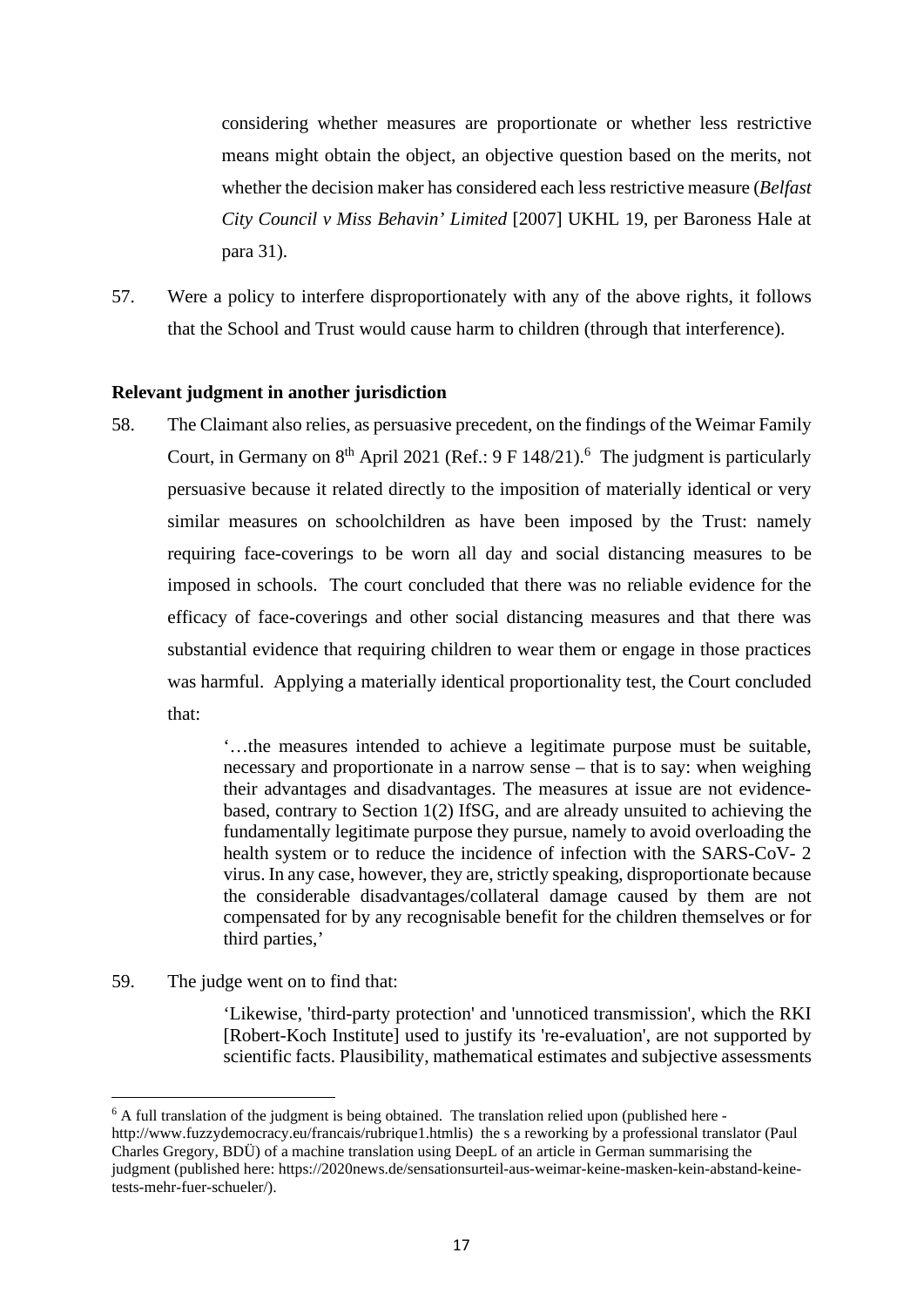in opinion pieces cannot replace population-based clinical epidemiological in opinion pieces cannot replace population-based clinical epidemiological studies. Experimental studies on the filtering performance of masks and studies. Experimental studies on the filtering performance of masks and mathematical estimates are not suitable to prove effectiveness in real life. While mathematical estimates are not suitable to prove effectiveness in real life. While international health authorities advocate the wearing of masks in public spaces, international health authorities advocate the wearing of masks in public spaces, they also say that there is no evidence from scientific studies to support this. they also say that there is no evidence from scientific studies to support this. Indeed, all currently available scientific evidence suggests that masks have no Indeed, all currently available scientific evidence suggests that masks have no effect on the incidence of infection. None of the publications that are cited as effect on the incidence of infection. None of the publications that are cited as evidence for the effectiveness of masks in public spaces allow this conclusion.'

60. Addressing evidence of a- and pre-symptomatic transmission (a critical basis for the 60. Addressing evidence of a- and pre-symptomatic transmission (a critical basis for the efficacy of requiring face-coverings and social distancing for those without symptoms) efficacy of requiring face-coverings and social distancing for those without symptoms) the court noted Professor Kappstein's evidence:. the court noted Professor Kappstein's evidence:.

> `From a systematic review with meta-analysis on Corona transmission in 'From a systematic review with meta-analysis on Corona transmission in households published in December 2020, the professor contrasted a higher, but households published in December 2020, the professor contrasted a higher, but still not excessive, transmission rate of 18% for symptomatic index cases with still not excessive, transmission rate of 18% for symptomatic index cases with an extremely low transmission of only 0.7% for asymptomatic cases. The an extremely low transmission of only 0.7% for asymptomatic cases. The possibility that asymptomatic people, previously referred to as healthy people, possibility that asymptomatic people, previously referred to as healthy people, transmit the virus is therefore meaningless.' transmit the virus is therefore meaningless.'

61. The judge concluded that: 61. The judge concluded that:

`Based on surveys in Austria, where no masks are worn in primary schools, but 'Based on surveys in Austria, where no masks are worn in primary schools, but rapid tests are carried out three times a week throughout the country, the expert witness Prof. Dr. Kuhbandner concludes: '100,000 primary school pupils would witness Prof. Dr. Kuhbandner concludes: '100,000 primary school pupils would have to put up with all the side effects of wearing masks for a week in order to have to put up with all the side effects of wearing masks for a week in order to prevent just one infection per week.' prevent just one infection per week.'

`To call this result merely disproportionate would be a completely inadequate 'To call this result merely disproportionate would be a completely inadequate description. Rather, it shows that the Land [i.e. federal state] legislature description. Rather, it shows that the Land [i.e. federal state] legislature regulating this area has lost contact with reality to an unprecedented extent.'

## **EVIDENCE OF THE RISK OF HARM EVIDENCE OF THE RISK OF HARM**

## **Breach of statutory and common law duties Breach of statutory and common law duties**

62. The Claimant relies on the expert report of Simone Plaut CMIOSH MSc HDCR FETC 62. The Claimant relies on the expert report of Simone Plaut CMIOSH MSc HDCR FETC **(`the Plaut Report',** #) that establishes that the Trust Risk Assessment underlying the ('**the Plaut Report**', #) that establishes that the Trust Risk Assessment underlying the Policy is wholly inadequate and not compliant with the School's duties under the 1974 Policy is wholly inadequate and not compliant with the School's duties under the 1974 Act or the 1999 Regulations. Ms Plaut's expertise in occupational health and safety as Act or the 1999 Regulations. Ms Plaut's expertise in occupational health and safety as a practitioner and working for NHS trusts, local authorities and residential care for a practitioner and working for NHS trusts, local authorities and residential care for children *(inter alia)* is set out in para 2.1 of the Plaut Report. That Report relies upon children (*inter alia*) is set out in para 2.1 of the Plaut Report. That Report relies upon the evidence of a large volume of expert material to establish the risk of harm she the evidence of a large volume of expert material to establish the risk of harm she concludes is caused by the Policy. concludes is caused by the Policy.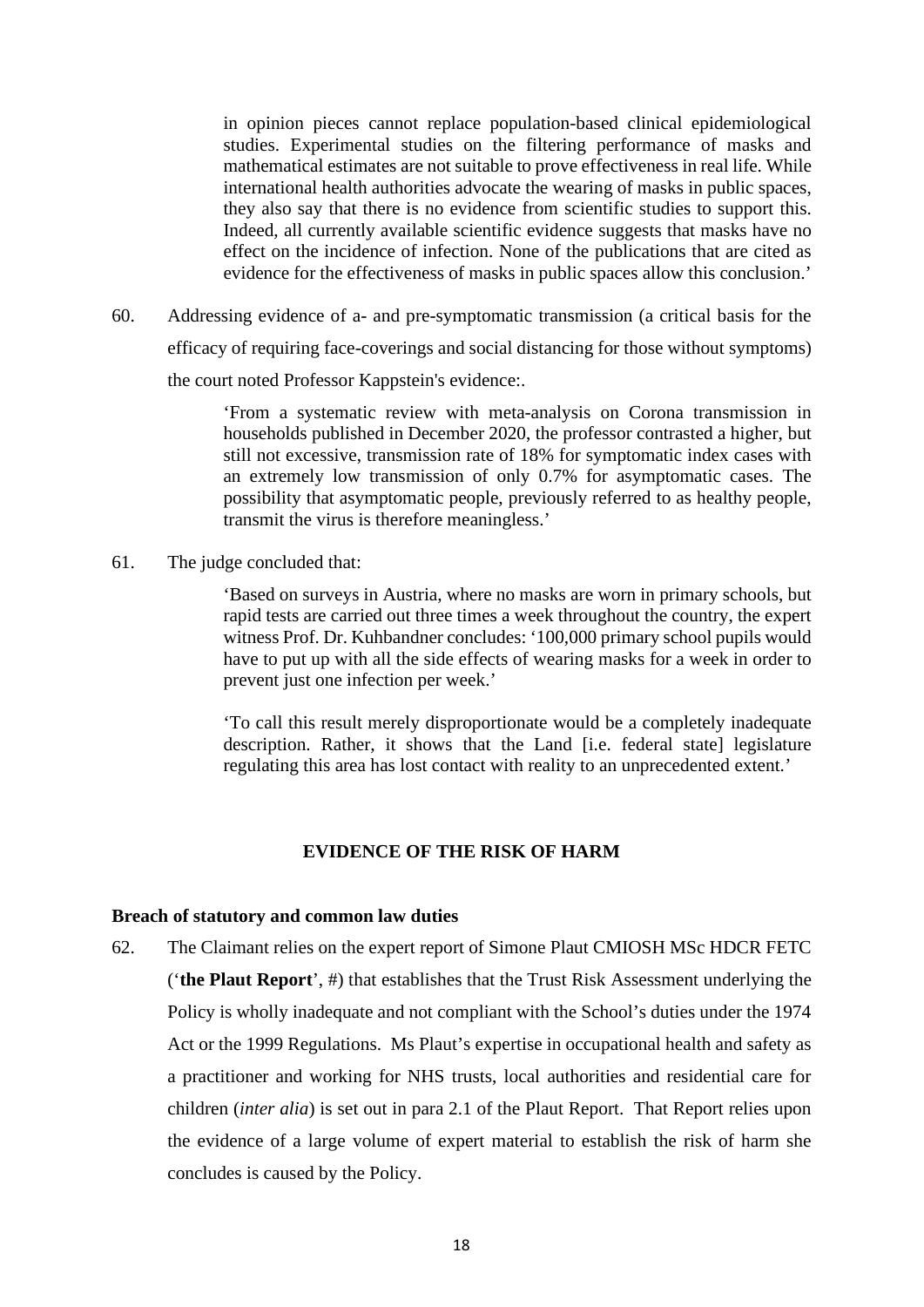63. In establishing the actual risk of harm addressed in the following section of this Part of 63. In establishing the actual risk of harm addressed in the following section of this Part of the Statement of Case, the Claimant relies also on the expert report of Dr Zenobia the Statement of Case, the Claimant relies also on the expert report of Dr Zenobia Storah, DClinPsy, CPsychol **(`the Storah Report',** #), which addresses the risk of Storah, DClinPsy, CPsychol ('**the Storah Report**', #), which addresses the risk of psychological harm to children caused by the Policy. psychological harm to children caused by the Policy.

# Minimal risk of harm to children from SARS-CoV-2 Minimal risk of harm to children from SARS-CoV-2

- 64. Ms Plaut sets out the actual risk to children from transmission of the virus (paras 5.2- 64. Ms Plaut sets out the actual risk to children from transmission of the virus (paras 5.2-<br>5.11, #). As the Policy was introduced with the purported aim of protecting children (as persons other than workers who are on school premises) from harms caused by the (as persons other than workers who are on school premises) from harms caused by the virus, this is a necessary consideration without which the risk from the Policy cannot virus, this is a necessary consideration without which the risk from the Policy cannot be balanced. The Trust Risk Assessment takes no account of the risk of harm to be balanced. The Trust Risk Assessment takes no account of the risk of harm to children *caused by* the transmission of the virus. A risk assessment compliant with the 1974 Act and the 1999 Regulations must determine not the risk of transmission of a 1974 Act and the 1999 Regulations must determine not the risk of transmission of a virus but the risk of *harm* caused by that transmission. Children are exposed to cold virus but the risk of *harm* caused by that transmission. Children are exposed to cold and flu viruses all the time and such exposure (and the mild symptoms to be expected) and flu viruses all the time and such exposure (and the mild symptoms to be expected) cannot be considered to cause them serious harm. cannot be considered to cause them serious harm.
- 65. Ms Plaut demonstrates, by use of statistics from the Office for National Statistics **(`the**  65. Ms Plaut demonstrates, by use of statistics from the Office for National Statistics ('**the ONS')** and the National Health Service **(`the NHS')** that the risk to children of **ONS**') and the National Health Service ('**the NHS**') that the risk to children of transmission is so small as to be statistically insignificant. In particular, between March transmission is so small as to be statistically insignificant. In particular, between March 2020 and April 2021: 2020 and April 2021:

`...only 39 children and teenagers under 20 died within 28 days of a positive '…only 39 children and teenagers under 20 died within 28 days of a positive test for the virus... [including those with pre-existing conditions. This test for the virus… [including those with pre-existing conditions. This compares with previous year deaths for under 20s from ALL CAUSES for 2019 compares with previous year deaths for under 20s from ALL CAUSES for 2019 being... 1,506 if infants in the first year of life are excluded... Thus the being… 1,506 if infants in the first year of life are excluded... Thus the percentage of [this age-group] who died within 28 days of a positive PCR test percentage of [this age-group] who died within 28 days of a positive PCR test [against the total number of 1-19 year-olds who died in 2019] is around 2.66%.' [against the total number of 1-19 year-olds who died in 2019] is around 2.66%.' (Para 5.5, #) (Para 5.5, #)

The large majority of that tiny number of children (out of a total population under 20 The large majority of that tiny number of children (out of a total population under 20 of around 15 million<sup>7</sup>) already suffered from pre-existing conditions serious enough to be registered on their death certificates. be registered on their death certificates.

https://www.statista.com/statistics/28 1174/uk-population-by-age/ <sup>7</sup> https://www.statista.com/statistics/281174/uk-population-by-age/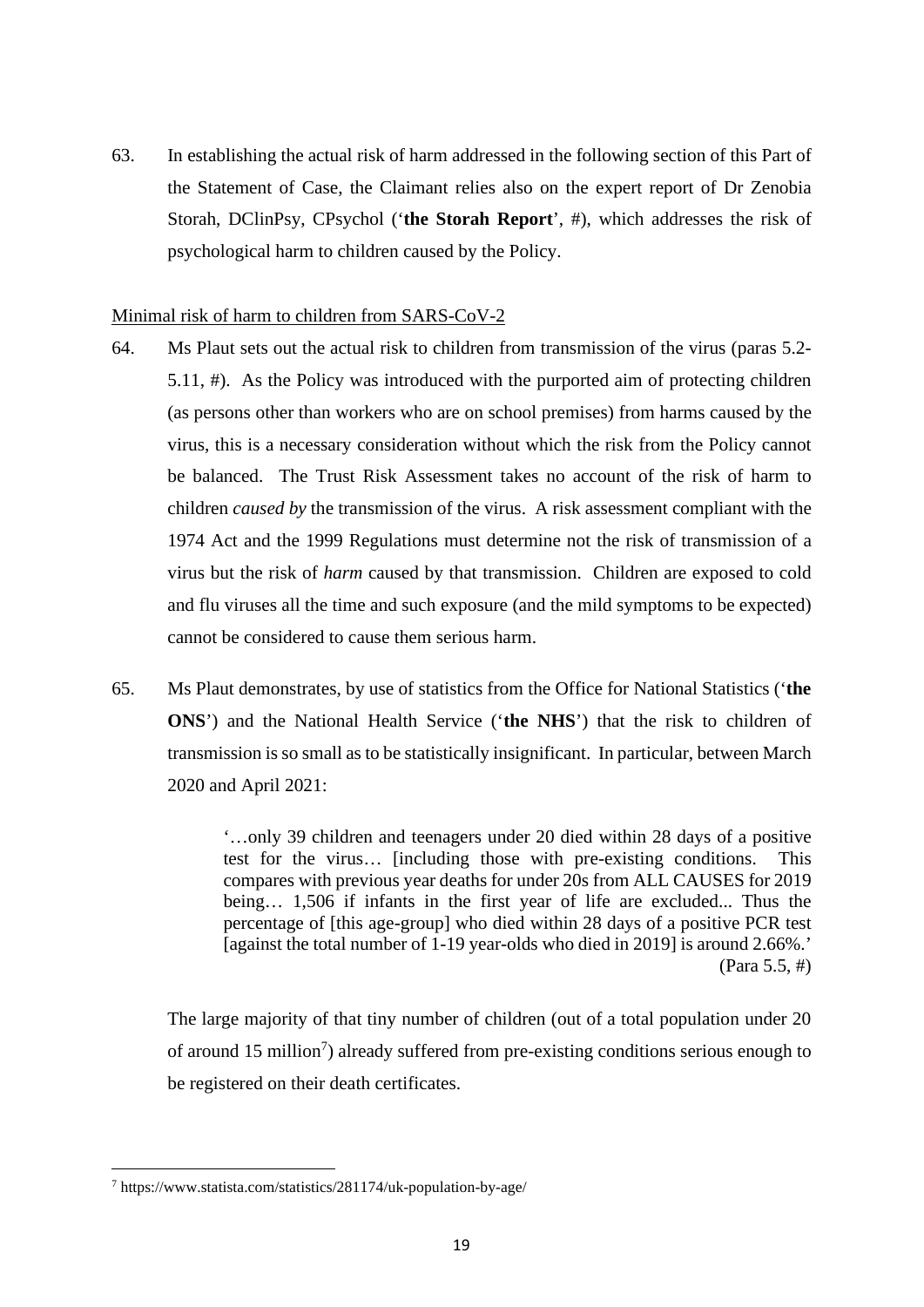- 66. The risk of harm to other persons on the school premises from transmission of the virus 66. The risk of harm to other persons on the school premises from transmission of the virus might be a relevant consideration in determining whether the Policy is justified , but it might be a relevant consideration in determining whether the Policy is justified , but it cannot justify a policy of requiring face-coverings unless that is proportionate to the cannot justify a policy of requiring face-coverings unless that is proportionate to the risk faced *by children* by the imposition of the policy. The Trust Risk Assessment fails risk faced *by children* by the imposition of the policy. The Trust Risk Assessment fails to consider this risk. to consider this risk.
- 67. The Trust cannot rely on the government's assessment of risk and must assess that risk 67. The Trust cannot rely on the government's assessment of risk and must assess that risk for itself. Nevertheless, it is of note that the Secretary of State, when issuing the for itself. Nevertheless, it is of note that the Secretary of State, when issuing the Guidance, relied on an evidence summary published in February 2021: `Covid 19 Guidance, relied on an evidence summary published in February 2021: 'Covid 19 Children, Young people and education settings' **(`Government Evidence**  Children, Young people and education settings' ('**Government Evidence Summary**').<sup>8</sup> This Summary concluded that 'the risk[s] to the education staff are similar to that for most other occupations.'<sup>9</sup>
- 68. Finally, recent data suggests very low or zero prevalence of the virus within school 68. Finally, recent data suggests very low or zero prevalence of the virus within school populations.<sup>10</sup> Extensive clinical evaluation from Public Health England and the University of Oxford shows that the Lateral Flow Test **(`LFT')** has an overall false University of Oxford shows that the Lateral Flow Test ('**LFT**') has an overall false positive rate of 0.32%<sup>11</sup>. According to NHS Test and Trace the number of children and staff testing positive with LFTs in secondary schools between 31 December 2020 and 7 April 2021 was 15,265 out of a total number of tests performed of 17,969,55312, 7 April 2021 was 15,265 out of a total number of tests performed of 17,969,553<sup>12</sup> , indicating positivity rate of 0.00085%. That is to say, the purported positive rate was indicating positivity rate of 0.00085%. That is to say, the purported positive rate was *376 times lower* than the overall false positive rate of the test. *376 times lower* than the overall false positive rate of the test.

# No evidence of the efficacy of face-coverings worn by children No evidence of the efficacy of face-coverings worn by children

69. The Trust has failed to consider any evidence that the use of face-covering — in schools 69. The Trust has failed to consider any evidence that the use of face-covering – in schools or in the general community — is an effective means of reducing the transmission of the or in the general community – is an effective means of reducing the transmission of the virus. This is, in itself, fatal to any attempt to suggest that the Policy and Trust Risk virus. This is, in itself, fatal to any attempt to suggest that the Policy and Trust Risk Assessment could be compliant with the Trust's duties under the 1974 Act and the 1999 Assessment could be compliant with the Trust's duties under the 1974 Act and the 1999

<sup>8</sup>"DfE Evidence summary COVID-19 - children young people and education settings. Published 21 Feb 2021" 8 "DfE Evidence summary COVID-19 - children young people and education settings. Published 21 Feb 2021" *<sup>9</sup>Mid p* 15 9 *Ibid* p 15

<sup>1°</sup>https://www.gov.uk/government/publications/weekly-statistics-for-nhs-test-and-trace-england-4-march-to-10- <sup>10</sup> https://www.gov.uk/government/publications/weekly-statistics-for-nhs-test-and-trace-england-4-march-to-10 march-2021/weekly-statistics-for-rapid-asymptomatic-testing-in-england-4-march-to-10-march-2021#1fd-tests-march-2021/weekly-statistics-for-rapid-asymptomatic-testing-in-england-4-march-to-10-march-2021#lfd-testsconducted-in-education-settings-england conducted-in-education-settings-england

<sup>&</sup>lt;sup>11</sup> https://www.ox.ac.uk/news/2020-11-11-oxford-university-and-phe-confirm-lateral-flow-tests-show-highspecificity-and-are specificity-and-are

<sup>&</sup>lt;sup>12</sup> See Table 7 of this NHS Test and Trace spreadsheet published on 15 April 2021, rows 17, 18, 22 &23 https://assets.publishing.service.gov.uk/government/uploads/system/uploads/attachment\_data/file/978100/tests\_ conducted 2021 04 15.ods conducted\_2021\_04\_15.ods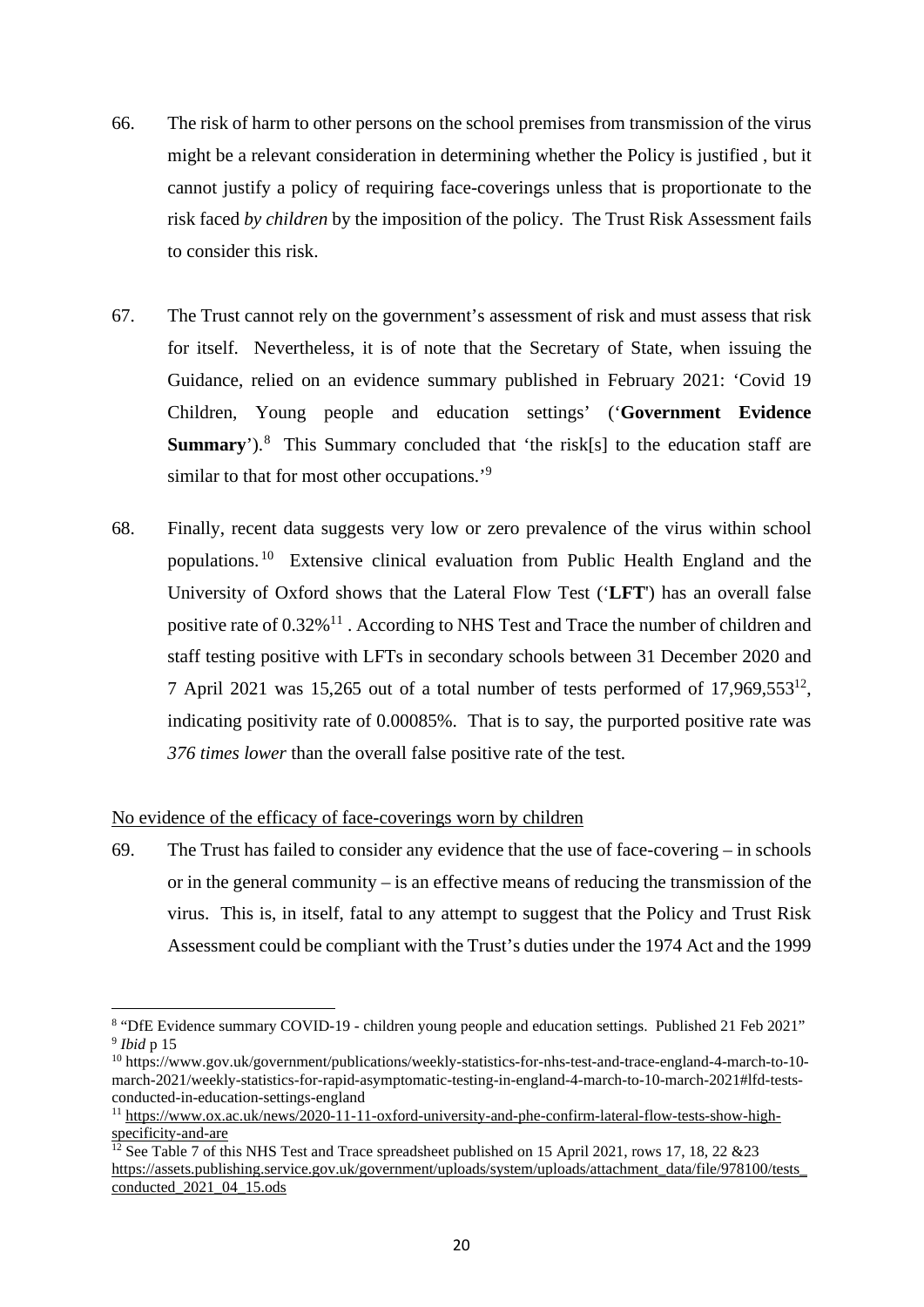Regulations. Without an evidential basis for concluding that the Policy could have any Regulations. Without an evidential basis for concluding that the Policy could have any effect on the transmission of the virus (and so, more remotely, on harm caused by that effect on the transmission of the virus (and so, more remotely, on harm caused by that transmission), the Policy could not be of any benefit (let alone be necessary); and that transmission), the Policy could not be of any benefit (let alone be necessary); and that is so even if the risk of harm from transmission were sufficient (balanced against the is so even if the risk of harm from transmission were sufficient (balanced against the harms of the Policy) to justify measures that were an effective means of preventing harms of the Policy) to justify measures that were an effective means of preventing transmission (which, for reasons outlined here, they would not be in any event). transmission (which, for reasons outlined here, they would not be in any event).

- 70. The Trust cannot rely on the government Guidance to establish such an evidential basis, 70. The Trust cannot rely on the government Guidance to establish such an evidential basis, save where the evidence relied upon in the Guidance is itself sufficient to establish the save where the evidence relied upon in the Guidance is itself sufficient to establish the efficacy of mandating masks in school settings. The Trust's duties under the 1974 Act efficacy of mandating masks in school settings. The Trust's duties under the 1974 Act and the 1999 Regulations are independent of such guidance and it must come to its own and the 1999 Regulations are independent of such guidance and it must come to its own conclusions that any measures it imposes are necessary and do not impose a risk of conclusions that any measures it imposes are necessary and do not impose a risk of harm disproportionate to the protection they may give. The Guidance relies on the harm disproportionate to the protection they may give. The Guidance relies on the Government Evidence Summary and a report by the WHO, neither of which (save to Government Evidence Summary and a report by the WHO, neither of which (save to the limited extent set out in the following two paragraphs) consider evidence that the limited extent set out in the following two paragraphs) consider evidence that requiring face-coverings in the community has any (or any more than minimal) effect on the transmission of the virus. on the transmission of the virus.
- 71. The only evidence relied on by the government relating to the efficacy of face-71. The only evidence relied on by the government relating to the efficacy of facecoverings (in the Government Evidence Summary, #) is based on adult populations coverings (in the Government Evidence Summary, #) is based on adult populations only. This evidence itself is of little or no value as it relies on modelling and not randomised controlled trials ('RCTs') or meta-analyses (widely considered to be the most valuable scientific evidence). Nor does it make any attempt to evaluate whether most valuable scientific evidence). Nor does it make any attempt to evaluate whether there has ever been any correlation between the imposition of face-covering there has ever been any correlation between the imposition of face-covering requirements on the general population and a difference in the rate of increase or requirements on the general population and a difference in the rate of increase or decrease in transmission of the virus, without which there can be no basis for suggesting decrease in transmission of the virus, without which there can be no basis for suggesting that *those policies or requirements* have any effect on transmission (even if the use of that *those policies or requirements* have any effect on transmission (even if the use of face coverings *might* in (for example) a clinical environment). It states that the impact face coverings *might* in (for example) a clinical environment). It states that the impact of face-coverings on adults is 'difficult to quantify' and gives a very significant of face-coverings on adults is 'difficult to quantify' and gives a very significant confidence interval (the percentage chance that the inferred conclusion is correct) of between 7 and 45%  $(\#).^{13}$

<sup>&</sup>lt;sup>13</sup> Government Evidence Summary, p 18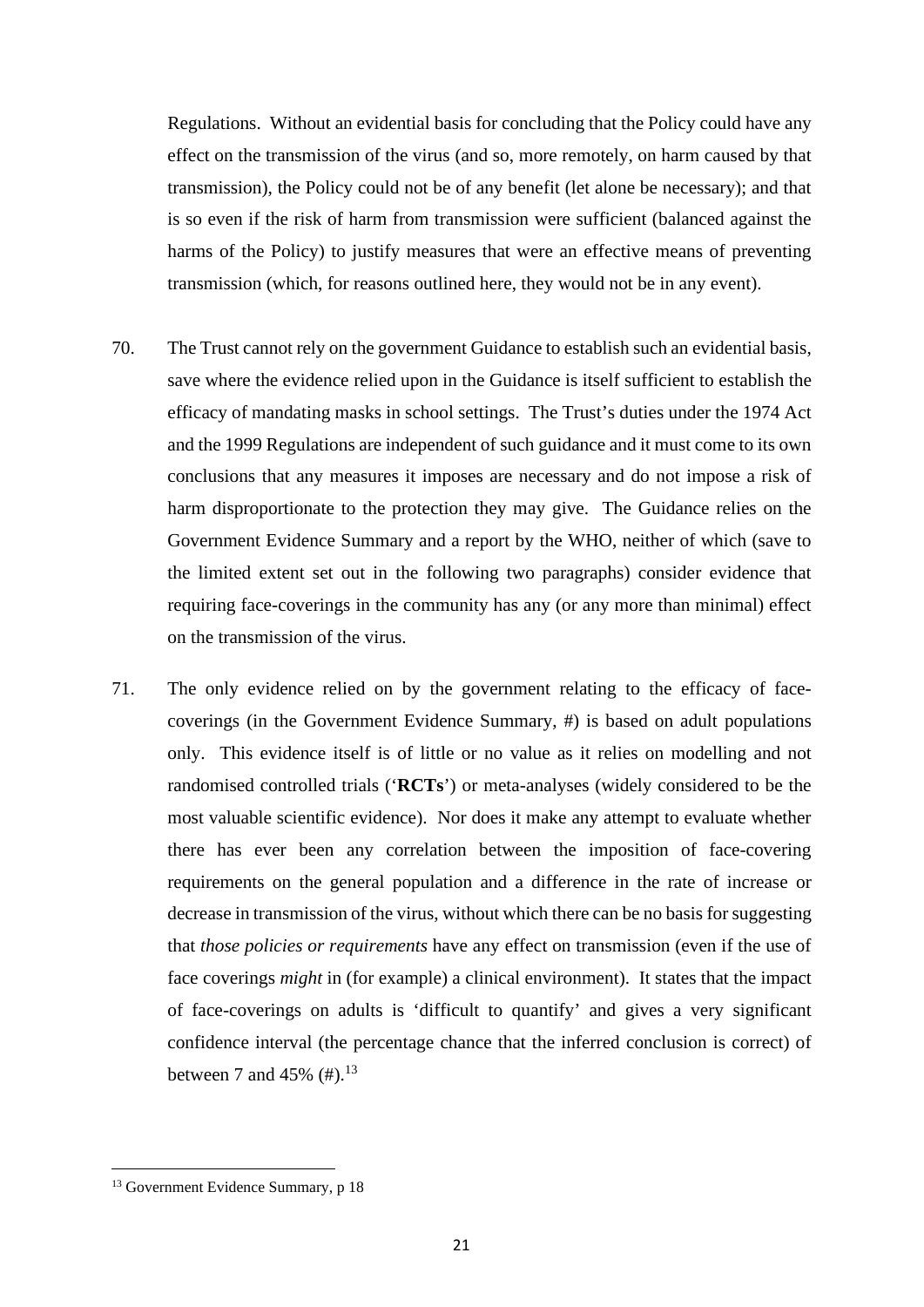- 72. The limitations on the relevance and reliability of evidence of the efficacy of face-72. The limitations on the relevance and reliability of evidence of the efficacy of facecoverings used by *adults* to evaluate the efficacy of a policy requiring them to be worn coverings used by *adults* to evaluate the efficacy of a policy requiring them to be worn by *children* is obvious. Children are much less likely to follow instructions and are by *children* is obvious. Children are much less likely to follow instructions and are much more likely to touch and fiddle with their masks. Moreover, given that they are much more likely to touch and fiddle with their masks. Moreover, given that they are required to wear them all day, it is very likely that many if not most will do so not required to wear them all day, it is very likely that many if not most will do so not having changed them regularly (as advised) or at all. having changed them regularly (as advised) or at all.
- 73. While the absence of evidence of efficacy is sufficient to establish that the Trust Risk 73. While the absence of evidence of efficacy is sufficient to establish that the Trust Risk Assessment is incompatible with the Trust's statutory duties, the Claimant also relies Assessment is incompatible with the Trust's statutory duties, the Claimant also relies upon the review of the evidence in Tacemasks in the COVID-19 era: A health upon the review of the evidence in 'Facemasks in the COVID-19 era: A health hypothesis' by Baruch Vainshelboim, of Stanford University (#). This report is a hypothesis' by Baruch Vainshelboim, of Stanford University (#). This report is a review of academic and other evidence, in particular randomised controlled trials review of academic and other evidence, in particular randomised controlled trials (`RCTs') and meta-analyses (the most valuable scientific evidence), which are each ('**RCTs**') and meta-analyses (the most valuable scientific evidence), which are each themselves relied upon by the Claimant. themselves relied upon by the Claimant.
- 74. After considering the limited efficiency filtration rate of facemasks (ranging from 0.7% 74. After considering the limited efficiency filtration rate of facemasks (ranging from 0.7% in non-surgical, cotton-gauze woven mask typically worn by children and others), in non-surgical, cotton-gauze woven mask typically worn by children and others), Vainshelboim considers two RCTs. Vainshelboim considers two RCTs.

A randomized controlled trial (RCT) of 246 participants [123 (50%) A randomized controlled trial (RCT) of 246 participants [123 (50%) symptomatic)] who were allocated to either wearing or not wearing surgical symptomatic)] who were allocated to either wearing or not wearing surgical facemask, assessing viruses transmission including coronavirus. The results of facemask, assessing viruses transmission including coronavirus. The results of this study showed that among symptomatic individuals (those with fever, cough, sore throat, runny nose etc...) there was no difference between wearing cough, sore throat, runny nose etc…) there was no difference between wearing and not wearing facemask for coronavirus droplets transmission of particles of and not wearing facemask for coronavirus droplets transmission of particles of >5 ptm. Among asymptomatic individuals, there was no droplets or aerosols >5 μm. Among asymptomatic individuals, there was no droplets or aerosols coronavirus detected from any participant with or without the mask, suggesting coronavirus detected from any participant with or without the mask, suggesting that asymptomatic individuals do not transmit or infect other people.<sup>14</sup> This was further supported by a study on infectivity where 445 asymptomatic individuals further supported by a study on infectivity where 445 asymptomatic individuals were exposed to asymptomatic SARS-CoV-2 carrier (been positive for SARS-were exposed to asymptomatic SARS-CoV-2 carrier (been positive for SARS-CoV-2) using close contact (shared quarantine space) for a median of 4 to 5 CoV-2) using close contact (shared quarantine space) for a median of 4 to 5 days. The study found that none of the 445 individuals was infected with SARS-days. The study found that none of the 445 individuals was infected with SARS-CoV-2 confirmed by realtime reverse transcription polymerase.15 CoV-2 confirmed by realtime reverse transcription polymerase.<sup>15</sup>

 $(At *#*)$ 

<sup>&</sup>lt;sup>14</sup> Leung NHL, Chu DKW, Shiu EYC, Chan KH, McDevitt JJ, Hau BJP, et al. Respiratory virus shedding in exhaled breath and efficacy of face masks. Nat Med 2020;26:676-80. exhaled breath and efficacy of face masks. Nat Med 2020;26:676–80.

<sup>15</sup>Gao M, Yang L, Chen X, Deng Y, Yang S, Xu H, et al. A study on infectivity of asymptomatic SARS-CoV-2 <sup>15</sup> Gao M, Yang L, Chen X, Deng Y, Yang S, Xu H, et al. A study on infectivity of asymptomatic SARS-CoV-2 carriers. Respir Med 2020;169 carriers. Respir Med 2020;169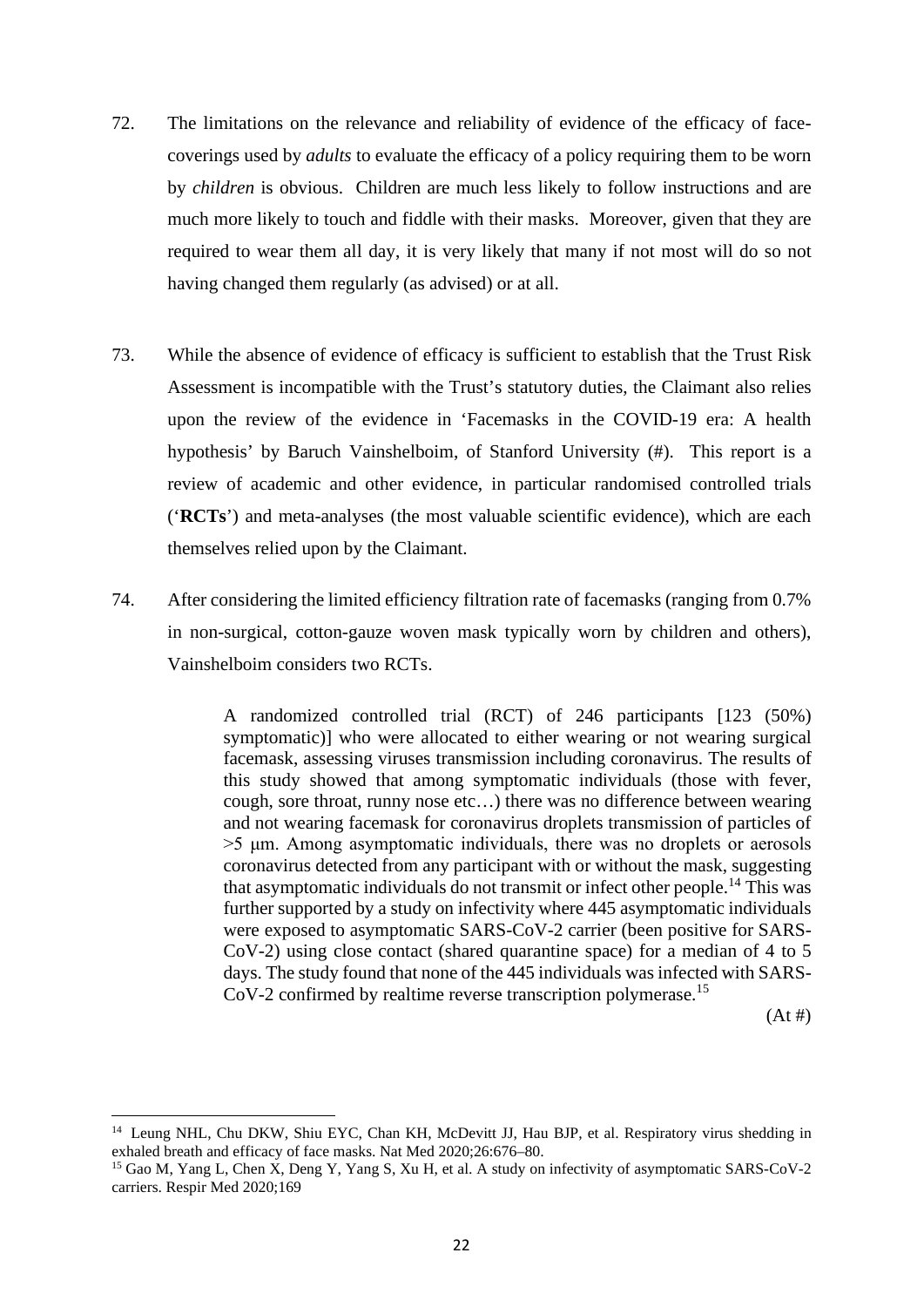- 75. Not only do the cited RCTs contradict the suggestion that the Policy might reduce 75. Not only do the cited RCTs contradict the suggestion that the Policy might reduce transmission, but they also challenge the suggestion that there is *any* need to impose transmission, but they also challenge the suggestion that there is *any* need to impose any NPIs on asymptomatic individuals. any NPIs on asymptomatic individuals.
- 76. Vainshelboim goes on to consider meta-analyses, including the following:

A meta-analysis among health care workers found that compared to no masks, A *meta*-analysis among health care workers found that compared to no masks, surgical mask and N95 respirators were not effective against transmission of surgical mask and N95 respirators were not effective against transmission of viral infections or influenza-like illness based on six RCTs.<sup>16</sup> Using separate analysis of 23 observational studies, this meta-analysis found no protective analysis of 23 observational studies, this *meta*-analysis found no protective effect of medical mask or N95 respirators against SARS virus. A recent effect of medical mask or N95 respirators against SARS virus. A recent systematic review of 39 studies including 33,867 participants in community systematic review of 39 studies including 33,867 participants in community settings (self-report illness), found no difference between N95 respirators settings (self-report illness), found no difference between N95 respirators versus surgical masks and surgical mask versus no masks in the risk for versus surgical masks and surgical mask versus no masks in the risk for developing influenza or influenza-like illness, suggesting their ineffectiveness developing influenza or influenza-like illness, suggesting their ineffectiveness of blocking viral transmissions in community settings.<sup>17</sup>

77. The Claimant also relies on the review of evidence of mask efficacy in an open letter 77. The Claimant also relies on the review of evidence of mask efficacy in an open letter to the Prime Minister and others from the UK Medical Freedom Alliance  $(\#).^{18}$  As this letter points out (in para 5): letter points out (in para 5):

> A recent Cochrane review, dated November 2020, concluded that there is A recent Cochrane review, dated November 2020, concluded that there is "uncertainty about the effect of face masks".<sup>19</sup> Detailed analyses by the Oxford Centre for Evidence-Based Medicine highlight the paucity of reliable data on Centre for Evidence-Based Medicine highlight the paucity of reliable data on the subject, which do not allow the conclusion that face coverings should be the subject, which do not allow the conclusion that face coverings should be widely recommended.<sup>20 21</sup> They noted that twelve randomised controlled trials (RCTs) with 13,259 subjects showed no significant effect in interrupting viral (RCTs) with 13,259 subjects showed no significant effect in interrupting viral spread. spread.

78. Moreover (at para 12) 78. Moreover (at para 12)

Source control of asymptomatic individuals would only be required if they can Source control of asymptomatic individuals would only be required if they can transmit the virus to others. There is currently no evidence to support the transmit the virus to others. There is currently no evidence to support the hypothesis of asymptomatic transmission of SARS-CoV-2. On the contrary, hypothesis of asymptomatic transmission of SARS-CoV-2. On the contrary, data from a recent large Chinese population study suggests there is no risk of data from a recent large Chinese population study suggests there is no risk of viral transmission from PCR positive, asymptomatic people to others.<sup>22</sup> A

<sup>&</sup>lt;sup>16</sup> Smith JD, MacDougall CC, Johnstone J, Copes RA, Schwartz B, Garber GE. Effectiveness of N95 respirators versus surgical masks in protecting health careworkers from acute respiratory infection: a systematic review and meta-analysis. CMAJ 2016;188:567-74. meta-analysis. CMAJ 2016;188:567–74.

<sup>&</sup>lt;sup>17</sup> Chou R, Dana T, Jungbauer R, Weeks C, McDonagh MS. Masks for Prevention of Respiratory Virus Infections, Including SARS-CoV-2, in Health Care and Community Settings: A Living Rapid Review. Ann Intern Med 2020. Including SARS-CoV-2, in Health Care and Community Settings: A Living Rapid Review. Ann Intern Med 2020. 18https://uploads-<sup>18</sup> https://uploads-

ssl.webflow.com/5fa5866942937a4d73918723/602e6afd2d5e00dbe4cfd228\_UKMFA\_Open\_Letter\_Face\_Mas ssl.webflow.com/5fa5866942937a4d73918723/602e6afd2d5e00dbe4cfd228\_UKMFA\_Open\_Letter\_Face\_Mas k\_Mandates.pdf k\_Mandates.pdf

<sup>&</sup>lt;sup>19</sup> https://www.cochranelibrary.com/cdsr/doi/10.1002/14651858.CD006207.pub5/full

<sup>20</sup>https://www.cebm.net/covid-19/masking-lack-of-evidence-with-politics/ <sup>20</sup> https://www.cebm.net/covid-19/masking-lack-of-evidence-with-politics/

<sup>21</sup>https://www.cebm.net/covid-19/covid-19-masks-on-or-off/ <sup>21</sup> https://www.cebm.net/covid-19/covid-19-masks-on-or-off/

<sup>22</sup>https://pubmed.ncbi.nlm.nih.gov/33219229/ <sup>22</sup> https://pubmed.ncbi.nlm.nih.gov/33219229/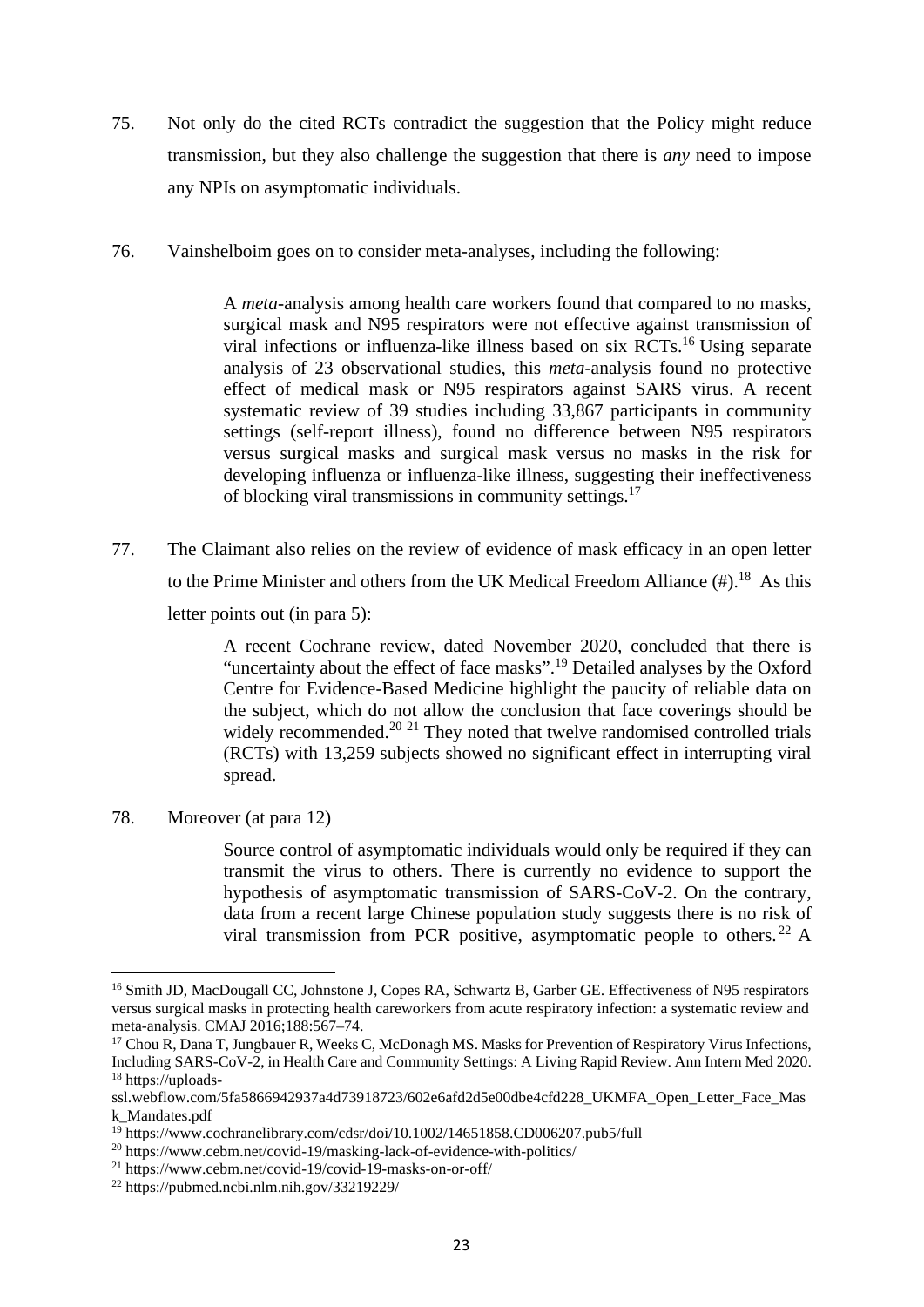further detailed analysis of the available published literature highlights the lack further detailed analysis of the available published literature highlights the lack of persuasive evidence that asymptomatic transmission is of any clinical of persuasive evidence that asymptomatic transmission is of any clinical significance.<sup>23</sup>

79. The lack of evidence of transmission of the virus by those who are asymptomatic also 79. The lack of evidence of transmission of the virus by those who are asymptomatic also undermines the rationale behind the Policy for *any* social distancing measures to be undermines the rationale behind the Policy for *any* social distancing measures to be imposed by the Trust on children at the School *even if* (which is not the case) there was imposed by the Trust on children at the School *even if* (which is not the case) there was any justification for imposing any such measures on children who are at no statistical any justification for imposing any such measures on children who are at no statistical risk of harm from transmission of the virus. risk of harm from transmission of the virus.

# The risk of harm to children from being required to wear face-coverings The risk of harm to children from being required to wear face-coverings

- 80. The Risk Assessment fails to consider whether the Policy risks inflicting harm to the 80. The Risk Assessment fails to consider whether the Policy risks inflicting harm to the children's physical or mental health or to their Convention rights. Again, this is in itself children's physical or mental health or to their Convention rights. Again, this is in itself sufficient to establish that the Trust is in breach of its obligation to *assess* risk, which sufficient to establish that the Trust is in breach of its obligation to *assess* risk, which must include the risk caused to children by the requirement to wear masks and by other must include the risk caused to children by the requirement to wear masks and by other NPIs as much as it might include the risk of transmission of the virus. NPIs as much as it might include the risk of transmission of the virus.
- 81. It is the Claimant's case that, were the Court to conclude that the Trust breached 81. It is the Claimant's case that, were the Court to conclude that the Trust breached statutory and common law duties imposed *to protect children from harm,* that would statutory and common law duties imposed *to protect children from harm*, that would itself establish that there was a substantial risk of harm to those children. The Court's itself establish that there was a substantial risk of harm to those children. The Court's jurisdiction to grant *quia timet* relief extends to protect persons against risk of harm and jurisdiction to grant *quia timet* relief extends to protect persons against risk of harm and the 1974 Act and the 1999 Regulations exist to protect children (amongst others) the 1974 Act and the 1999 Regulations exist to protect children (amongst others) against a disproportionate risk of harm. By imposing a policy that creates a risk of against a disproportionate risk of harm. By imposing a policy that creates a risk of harm, the Court should exercise its jurisdiction to protect children from that risk until harm, the Court should exercise its jurisdiction to protect children from that risk until it has been properly assessed by the Trust. Unless and until that risk is assessed, it is it has been properly assessed by the Trust. Unless and until that risk is assessed, it is sufficiently serious to justify the relief sought. sufficiently serious to justify the relief sought.

# **Expert evidence of risk of harm from the said breach of those duties Expert evidence of risk of harm from the said breach of those duties**

82. Further and alternatively, the Claimant relies upon the evidence of actual harm from 82. Further and alternatively, the Claimant relies upon the evidence of actual harm from the Policy. The reports of Ms Plaut and Dr Storah are relied upon in full, including the Policy. The reports of Ms Plaut and Dr Storah are relied upon in full, including those parts not summarised below. In summary, they establish that the continued those parts not summarised below. In summary, they establish that the continued imposition of the Policy presents a substantial risk of serious harm. imposition of the Policy presents a substantial risk of serious harm.

<sup>&</sup>lt;sup>23</sup> https://dryburgh.com/wp-content/uploads/2020/12/Clare\_Crag\_Evidence-of-Asymptomatic-Spread-of-COVID-19-been-Significantly-Overstated.pdf COVID-19-been-Significantly-Overstated.pdf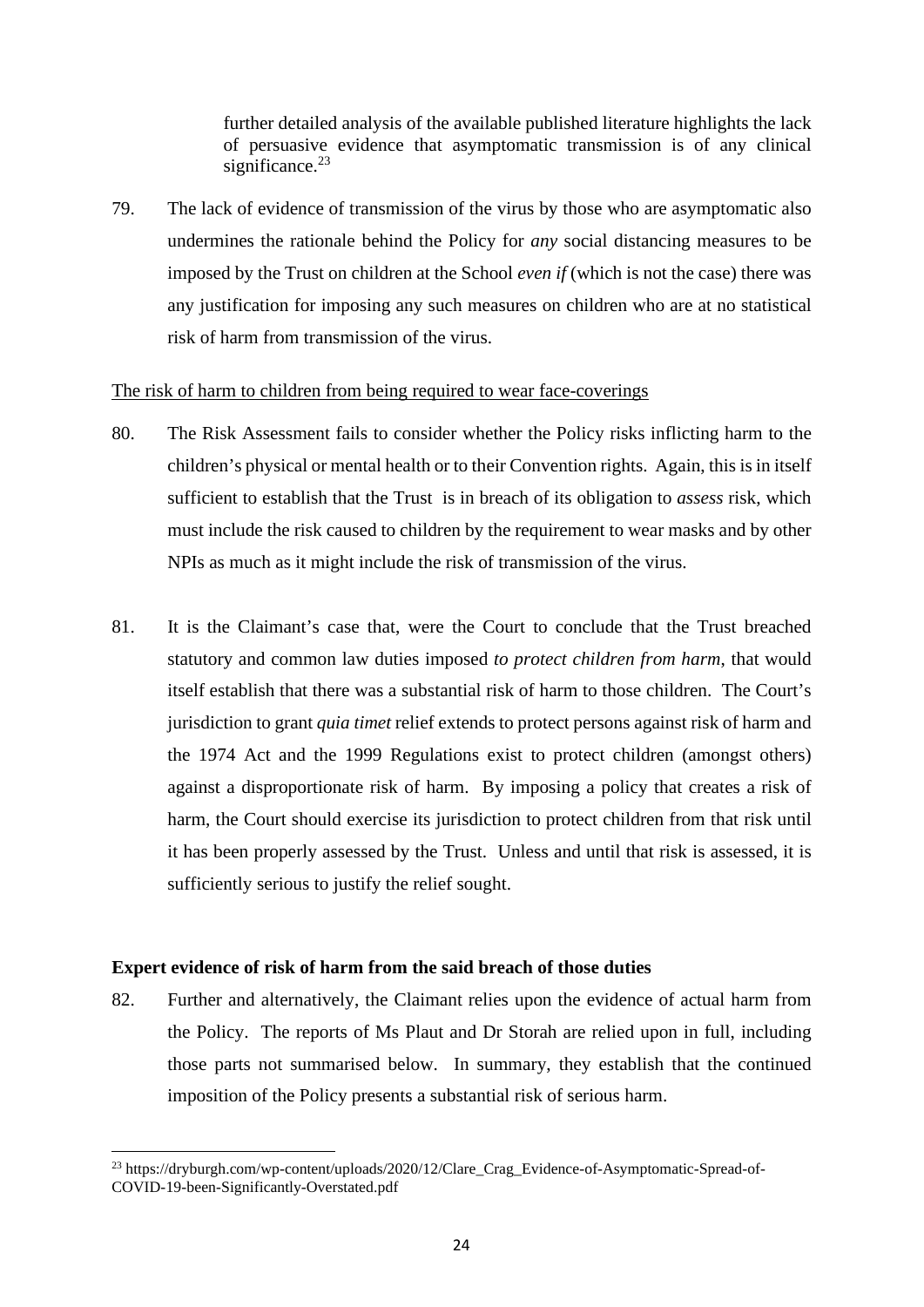# Findings of Ms Plaut

83. First, children wearing face coverings sold in the community risk inhaling aerodynamic nano-particulate fibres deep into the lungs, reaching the gas exchange surfaces of the nano-particulate fibres deep into the lungs, reaching the gas exchange surfaces of the alveoli. alveoli.

> "Pulmonary fibrosis is among the worst diseases that can be suffered or "Pulmonary fibrosis is among the worst diseases that can be suffered or witnessed. It kills exceedingly slowly, by ever-thickening matrix formation, a witnessed. It kills exceedingly slowly, by ever-thickening matrix formation, a kind of scar tissue, obstructing the alveoli and reducing their air exchange. The kind of scar tissue, obstructing the alveoli and reducing their air exchange. The illness worsens over time, and suffocates the victim very gradually. Nothing is illness worsens over time, and suffocates the victim very gradually. Nothing is available to the sufferer from conventional medicine'. available to the sufferer from conventional medicine'.

> > (Plaut Report, para 5.19,#) (Plaut Report, para 5.19,#)

84. Secondly, face-coverings are used:

`...in a warm, moist environment within the face covering. This creates a vector '…in a warm, moist environment within the face covering. This creates a vector for carrying bacteria deep into the lungs with the risk of infection, their aerodynamic features transporting a bacterial payload directly towards the aerodynamic features transporting a bacterial payload directly towards the undefended surfaces where gas exchange takes place.' undefended surfaces where gas exchange takes place.'

(Para 5.22,#) (Para 5.22,#)

- 85. This process is exacerbated by mouth breathing, caused by wearing a face-covering. 85. This process is exacerbated by mouth breathing, caused by wearing a face-covering. Ms Plaut concludes that the wearing of face-coverings for the entire school day 'is a far Ms Plaut concludes that the wearing of face-coverings for the entire school day 'is a far greater burden on the students than is seen for adult workers in industries where greater burden on the students than is seen for adult workers in industries where Respiratory Protective Equipment (RPE) is worn. These would be removed during Respiratory Protective Equipment (RPE) is worn. These would be removed during regular work breaks and for the journey to and from the workplace and worn only regular work breaks and for the journey to and from the workplace and worn only during the actual time of work exposure to the toxic substance or environment.' (Para during the actual time of work exposure to the toxic substance or environment.' (Para 5.24,#). 5.24,#).
- 86. Thirdly, Ms Plaut sets out the onerous requirements imposed on employers before they can require workers to wear respiratory protective equipment:

`...are subjected to an Occupational Health evaluation to confirm their fitness '…are subjected to an Occupational Health evaluation to confirm their fitness to wear a restrictive breathing device prior to commencing work. This is to to wear a restrictive breathing device prior to commencing work. This is to verify that they are fit enough to wear the apparatus throughout their work shift, verify that they are fit enough to wear the apparatus throughout their work shift, as detailed in the Personal Protective Equipment Regulations 1992, with repeat as detailed in the Personal Protective Equipment Regulations 1992, with repeat evaluations (including Spirometry to check for lung capacity) at regular evaluations (including Spirometry to check for lung capacity) at regular intervals to check for any health deterioration that might have been caused.' intervals to check for any health deterioration that might have been caused.' (Para 5.25, #) (Para 5.25, #)

87. Ms Plaut goes on to explain the harm that can be caused by mild to moderate 87. Ms Plaut goes on to explain the harm that can be caused by mild to moderate hypercapnia (over-saturation with carbon dioxide), including 'shortness of breath, hypercapnia (over-saturation with carbon dioxide), including 'shortness of breath, daytime sluggishness, headaches, daytime sleepiness (hypersomnolence)', all were daytime sluggishness, headaches, daytime sleepiness (hypersomnolence)', all were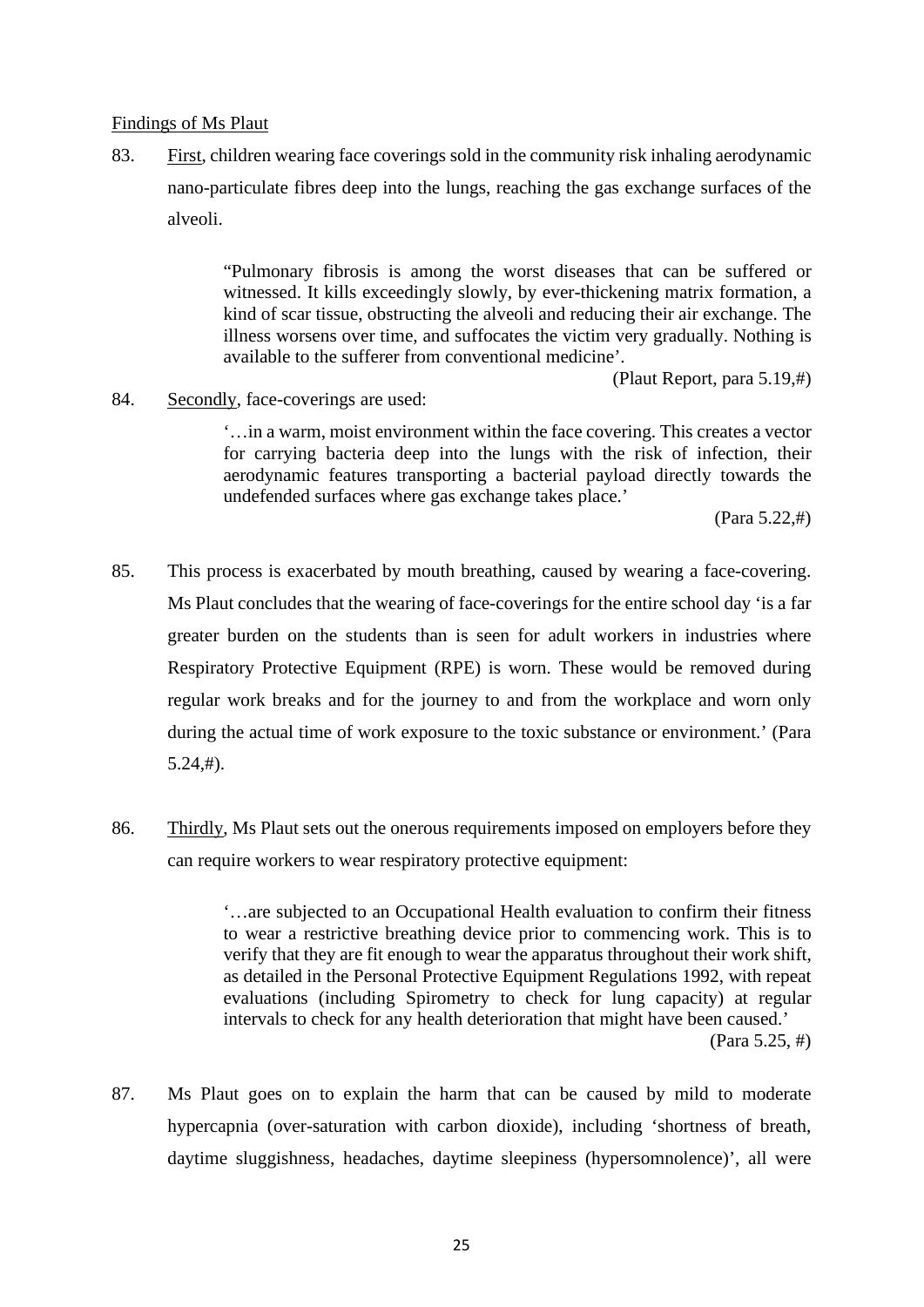reported in the German study of 20,000 children who had been wearing face coverings reported in the German study of 20,000 children who had been wearing face coverings in school since August 2020 and which are likely to adversely affect learning outcomes in school since August 2020 and which are likely to adversely affect learning outcomes and wellbeing. (Para 5.28) This condition is also associated with Chronic Obstructive and wellbeing. (Para 5.28) This condition is also associated with Chronic Obstructive Airways disease (para 5.29) and the suppression of certain immune systems (para 5.30, Airways disease (para 5.29) and the suppression of certain immune systems (para 5.30,

#). Ms Plaut observes #). Ms Plaut observes

'the guidance to the Personal Protective Equipment regulations: "The use of PPE must not increase the overall level of risk, i.e. PPE must not be worn if the PPE must not increase the overall level of risk, i.e. PPE must not be worn if the risk caused by wearing it is greater than the risk against which it is meant to protect."' protect."'

(Para 5.31, #) (Para 5.31, #)

88. Ms Plaut further outlined the risks to children of carbon dioxide at para 5.40 (#), stating (with reference to citations including the guide to workplace health and safety and (with reference to citations including the guide to workplace health and safety and welfare regulations) that 'the symptoms of carbon monoxide and carbon dioxide welfare regulations) that 'the symptoms of carbon monoxide and carbon dioxide exposure are broadly similar (headaches, dizziness, confusion, reduced attention span, exposure are broadly similar (headaches, dizziness, confusion, reduced attention span, inability to concentrate, lowered consciousness, loss of consciousness) as they are both inability to concentrate, lowered consciousness, loss of consciousness) as they are both related to lowered oxygen supply to brain tissue'. Ms Plaut conducted a test on a child of the same age and sex as AB, in which carbon dioxide levels:

> `rose swiftly within the mask to levels approaching, matching and in some cases 'rose swiftly within the mask to levels approaching, matching and in some cases exceeding the workplace exposure limit (5,000 Parts per million or 9,150 exceeding the workplace exposure limit (5,000 Parts per million or 9,150 mg/m3 Time Weighted Average for an eight-hour working day) listed in mg/m3 Time Weighted Average for an eight-hour working day) listed in EH40/2005 and the HSE guide to workplace exposure limits for use with the EH40/2005 and the HSE guide to workplace exposure limits for use with the Control of Substances Hazardous to Health Regulations 2002.' Control of Substances Hazardous to Health Regulations 2002.'

Those Regulations are for adults and yet AB and other children are required by the Those Regulations are for adults and yet AB and other children are required by the Policy to wear face-coverings almost continuously for a day of up to nine hours Policy to wear face-coverings almost continuously for a day of up to nine hours (including transport to and from school). (including transport to and from school).

89. The above German research into children wearing face coverings reported symptoms 89. The above German research into children wearing face coverings reported symptoms identical to those found from carbon dioxide intoxication. This was a study of 20,000 identical to those found from carbon dioxide intoxication. This was a study of 20,000 respondents which was not considered by the Department for Education (in the UK) in making its Guidance. making its Guidance.

> Distressing signs and symptoms related to wearing a mask were reported by Distressing signs and symptoms related to wearing a mask were reported by 68% of the parents. These included irritability (60%), headache (53%), 68% of the parents. These included irritability (60%), headache (53%), difficulty concentrating (50%), less happiness (49%), reluctance to go to school difficulty concentrating (50%), less happiness (49%), reluctance to go to school (44%), malaise (42%) impaired learning (38%) and drowsiness or fatigue (44%), malaise (42%) impaired learning (38%) and drowsiness or fatigue (37%). These are broadly similar to those listed for carbon dioxide exposure. (37%). These are broadly similar to those listed for carbon dioxide exposure. (Para 5.45, #) (Para 5.45, #)

90. Eourthly, Ms Plaut outlines the failure of the Trust to undertake any impact assessment on those children who are disabled. Nor had the Secretary of State before the Guidance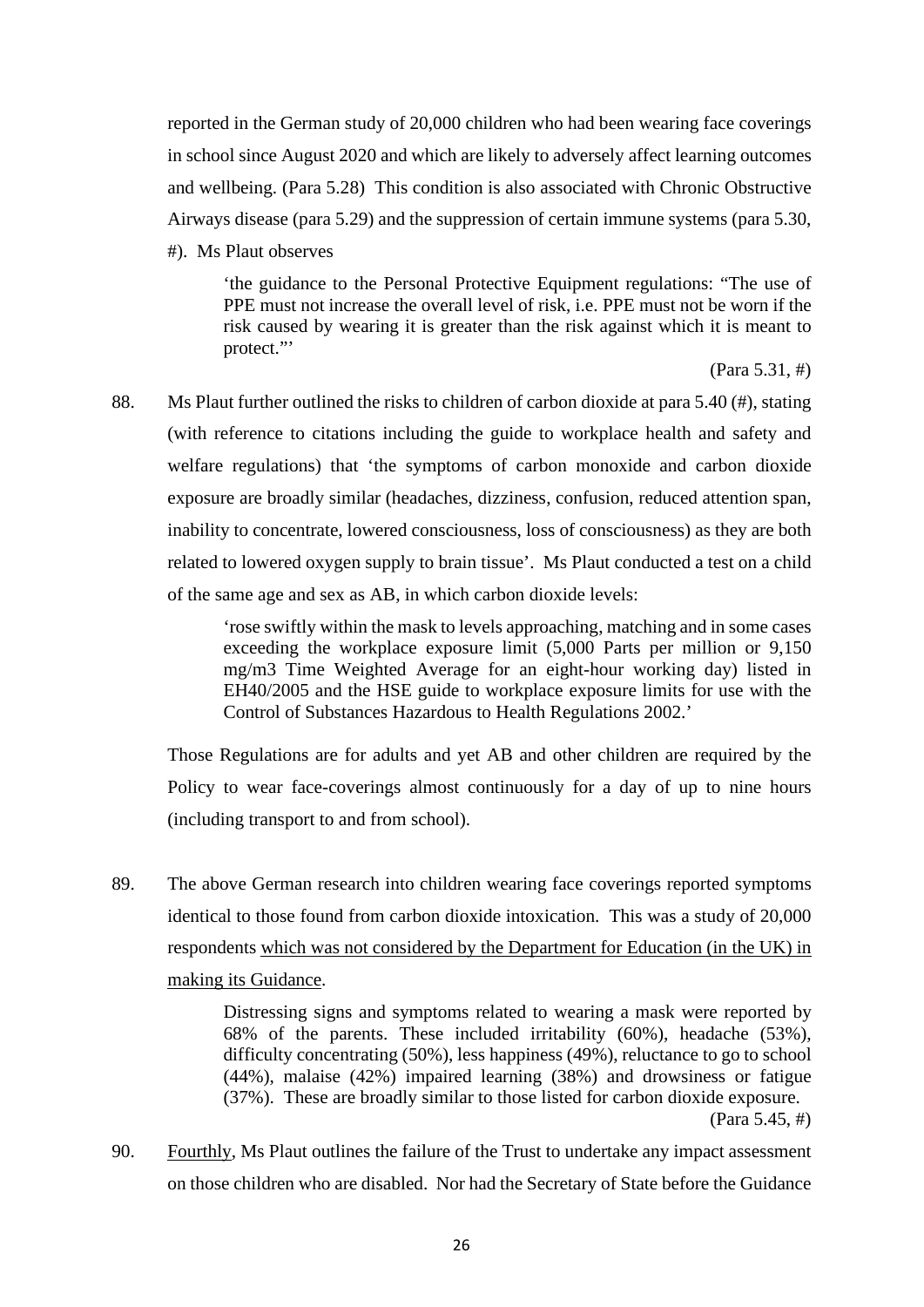was issued. At the outset, it must be observed that the Trust Risk Assessment requires was issued. At the outset, it must be observed that the Trust Risk Assessment requires children to ask the permission of the head teacher before being permitted an exemption. children to ask the permission of the head teacher before being permitted an exemption. This is in contrast (for example) to enforcement of face-covering policies on public This is in contrast (for example) to enforcement of face-covering policies on public transport, where passengers are expressly reminded of the fact that some persons might transport, where passengers are expressly reminded of the fact that some persons might have hidden disabilities; and where officials have a policy of not challenging those not have hidden disabilities; and where officials have a policy of not challenging those not wearing face-coverings for that reason. wearing face-coverings for that reason.

- 91. AB's evidence (including in his/her answers to questions from Dr Storah) suggests, in 91. AB's evidence (including in his/her answers to questions from Dr Storah) suggests, in contrast, that the Trust Policy is imposed aggressively by staff. For example, AB contrast, that the Trust Policy is imposed aggressively by staff. For example, AB reports teachers shouting across the class asking why a face-covering was not being reports teachers shouting across the class asking why a face-covering was not being worn and children being told that not wearing them 'puts everyone at risk' (Storah worn and children being told that not wearing them 'puts everyone at risk' (Storah Report, para 7.10). This is at least likely to persuade children with disabilities not to Report, para 7.10). This is at least likely to persuade children with disabilities not to go to the active step of requesting an exemption. Moreover (as also established by Dr go to the active step of requesting an exemption. Moreover (as also established by Dr Storah) the pressure of peers and the teenage and pre-teenage dislike of being seen to Storah) the pressure of peers and the teenage and pre-teenage dislike of being seen to be different is likely to dissuade children from asking for an exemption — particularly be different is likely to dissuade children from asking for an exemption – particularly as they will be required to wear a 'lanyard' if exempt (Storah Report, para 7.4, #). as they will be required to wear a 'lanyard' if exempt (Storah Report, para 7.4, #).
- 92. Indeed, Dr Storah records AB as saying that a child with asthma not only was not given 92. Indeed, Dr Storah records AB as saying that a child with asthma not only was not given an exemption but was required to wear a mask until he got to the medical room, making an exemption but was required to wear a mask until he got to the medical room, making his anxiety worse and making him feel claustrophobic (para 7.25, #). his anxiety worse and making him feel claustrophobic (para 7.25, #).
- 93. At paras 5.32-5.39 (#-#) Ms Plaut outlines the negative effects on an individual child suffering from a range of disabilities not only of the requirement of that child to wear a suffering from a range of disabilities not only of the requirement of that child to wear a face-covering but of the fact that those around them will have facial expressions hidden. face-covering but of the fact that those around them will have facial expressions hidden. These included visually impaired children, hearing impaired (potentially reliant not These included visually impaired children, hearing impaired (potentially reliant not only on lip-reading but on other facial expressions) and children on the autistic spectrum and who are `neuro atypical'. Asthmatic children are also put at risk by the spectrum and who are 'neuro atypical'. Asthmatic children are also put at risk by the cold conditions imposed by the ventilation part of the Policy. cold conditions imposed by the ventilation part of the Policy.

# Findings of Dr Storah

94. Dr Storah outlines concerning evidence that the NPIs imposed by the Policy — and 94. Dr Storah outlines concerning evidence that the NPIs imposed by the Policy – and particularly the requirement for the almost continuous wearing of face-coverings — have particularly the requirement for the almost continuous wearing of face-coverings – have the potential to cause serious psychological injury to children at the school and AB in the potential to cause serious psychological injury to children at the school and AB in particular. Her report is relied on in full. particular. Her report is relied on in full.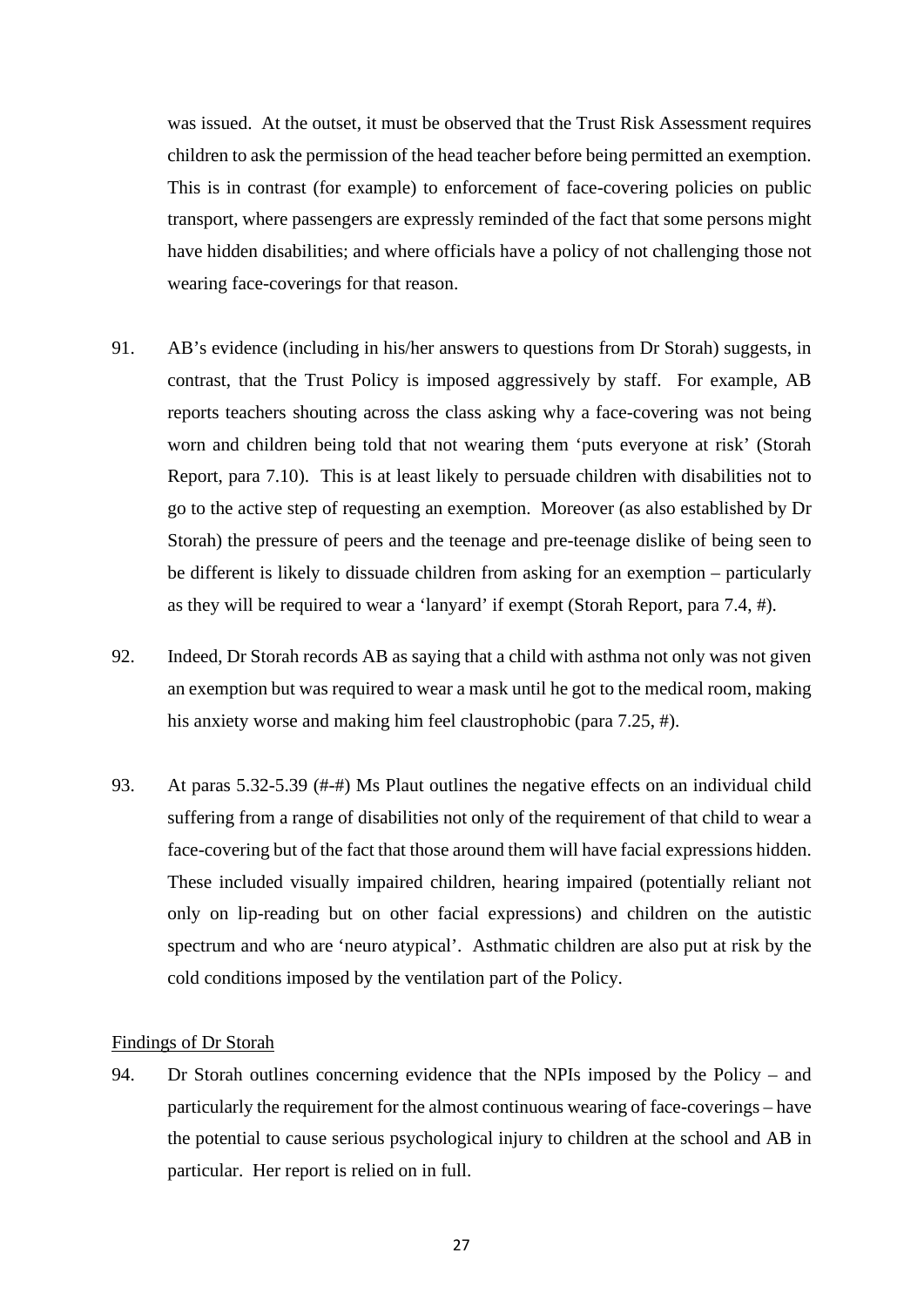- 95. Dr Storah outlines the following harms risked by the continued implementation of the Policy: Policy:
	- (1) The Policy has not been risk assessed in terms of potential for physical and (1) The Policy has not been risk assessed in terms of potential for physical and psychological harm (para 5.3, #); psychological harm (para 5.3, #);
	- (2) Children in AB's class are almost unanimously opposed to the measures (29/30 (2) Children in AB's class are almost unanimously opposed to the measures (29/30 children) (para 7.19, #); and it is noted that this is a measure impacting upon children) (para 7.19, #); and it is noted that this is a measure impacting upon their bodily integrity (unlike, for example, a uniform policy) about which neither their bodily integrity (unlike, for example, a uniform policy) about which neither children nor their parents have been consulted; children nor their parents have been consulted;
	- (3) Children are induced to continue to wear face-coverings by peer pressure even (3) Children are induced to continue to wear face-coverings by peer pressure even where they suffer from mental or physical ill-health which should lead to where they suffer from mental or physical ill-health which should lead to exemptions from the Policy being granted (paras 7.24/7.25, #); and the over-exemptions from the Policy being granted (paras 7.24/7.25, #); and the overzealous implementation of the Policy undermines children's right not to engage zealous implementation of the Policy undermines children's right not to engage in voluntary measures, leading to actual or potential harm to important teacher-in voluntary measures, leading to actual or potential harm to important teacherpupil and peer-peer relationships (paras 9.1-13, *#-#);*  pupil and peer-peer relationships (paras 9.1-13, #-#);
	- (4) Interference with effective communication in lessons, causing 'an impairment (4) Interference with effective communication in lessons, causing 'an impairment of non-verbal communication via the blocking of facial expressions [and] of non-verbal communication via the blocking of facial expressions [and] difficulties in the reading of emotional and cognitive states which are crucial for difficulties in the reading of emotional and cognitive states which are crucial for multiple aspects of social interaction' (para 10.4, #) and impairing the learning multiple aspects of social interaction' (para 10.4, #) and impairing the learning process (para 10.5-10.8, *#-#)* and the emotional support that is part of the role process (para 10.5-10.8, #-#) and the emotional support that is part of the role of the teacher (para 10.9, #); of the teacher (para 10.9, #);
	- (5) Interference in children's communication with each other, their socialising and (5) Interference in children's communication with each other, their socialising and experience of relationships (paras 11.1-11, #), which Dr Storah concludes (at experience of relationships (paras 11.1-11, #), which Dr Storah concludes (at 11.7 and 11.11): 11.7 and 11.11):

`...are significantly interfering with children's '…are significantly interfering with children's development because they suppress human behaviour which is essential development because they suppress human behaviour which is essential for effective communication and interaction. Social relationships are for effective communication and interaction. Social relationships are impeded, in the manner described at Section 10 of this document, via impeded, in the manner described at Section 10 of this document, via the covering of faces and obscuring of facial expressions. Research tells the covering of faces and obscuring of facial expressions. Research tells us that subtle changes in facial expressions are used, more or less us that subtle changes in facial expressions are used, more or less consciously, in order to achieve a social goal, for example to obtain attention or support, and for interpersonal experience. Moreover, we attention or support, and for interpersonal experience. Moreover, we know that interpersonal interaction is regulated by emotional know that interpersonal interaction is regulated by emotional expression, whilst simultaneously emotional experience is regulated expression, whilst simultaneously emotional experience is regulated through interaction. Therefore, inhibiting this vital element of social through interaction. Therefore, inhibiting this vital element of social communication significantly limits the ability of students to recognise, communication significantly limits the ability of students to recognise,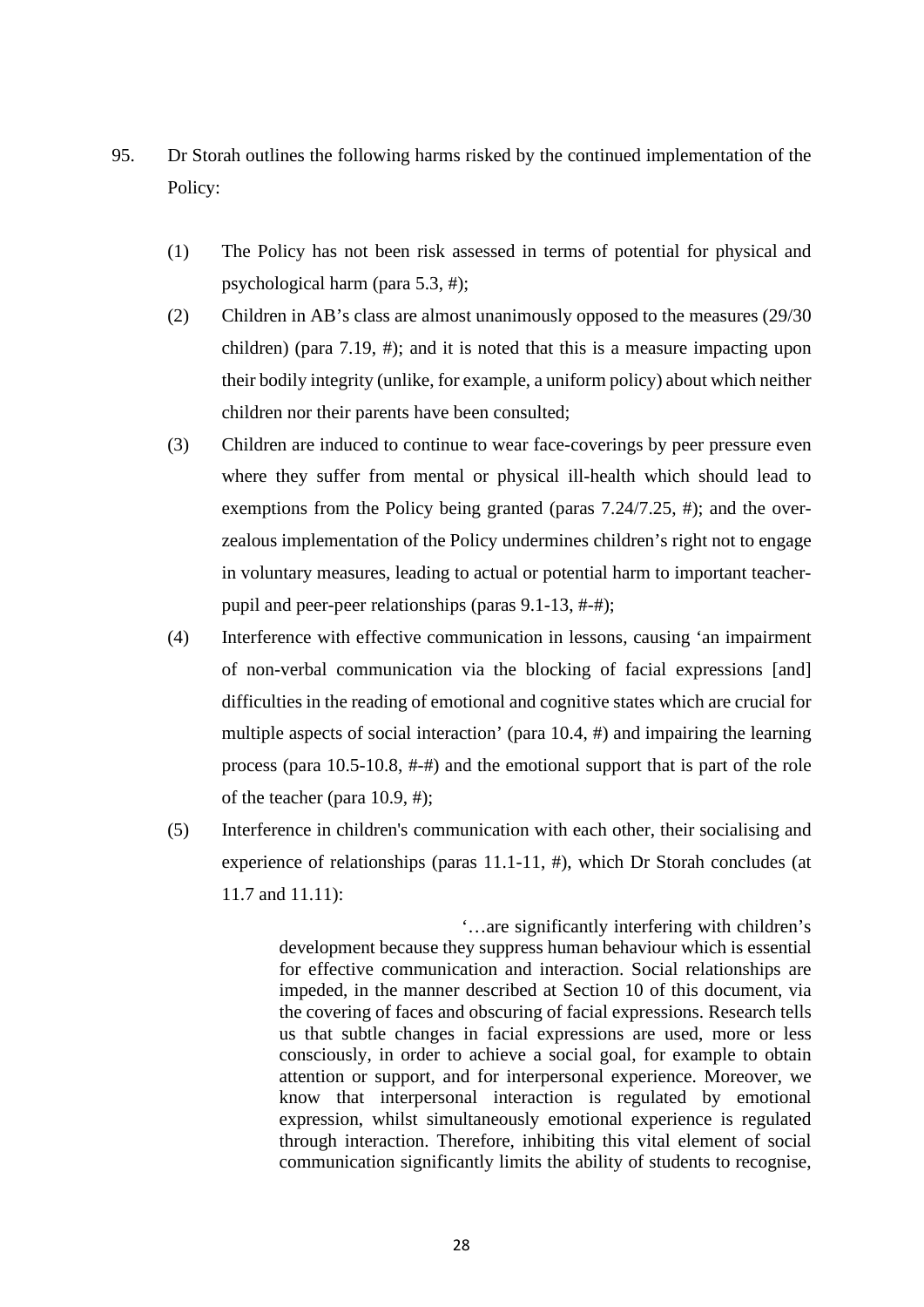respond to and regulate each other's social responses and emotional states, especially when they are only just getting to know each other. states, especially when they are only just getting to know each other. …

`Given that the current situation of such social curbs is novel, it is 'Given that the current situation of such social curbs is novel, it is plausible that these measures could be harmful to these children's social plausible that these measures could be harmful to these children's social development and future capacity for normal emotional closeness and development and future capacity for normal emotional closeness and intimacy in ways which we do not yet understand. Currently, it seems intimacy in ways which we do not yet understand. Currently, it seems schools and society at large are making the assumption that when schools and society at large are making the assumption that when measures are removed, children will return to their previous belief measures are removed, children will return to their previous belief systems and social behaviours. We do not know that this will be the case, systems and social behaviours. We do not know that this will be the case, however, and in my opinion, the longer these measures remain in however, and in my opinion, the longer these measures remain in schools, children's social behaviour, their capacity for normal intimacy schools, children's social behaviour, their capacity for normal intimacy and ability to respond to each other in a pro-social and attuned manner and ability to respond to each other in a pro-social and attuned manner may be permanently changed. The psychological and societal outcomes may be permanently changed. The psychological and societal outcomes of such change, for a whole generation, could be devastating.'

(6) Interference with children's development, sense of self and their attitudes to (6) Interference with children's development, sense of self and their attitudes to others due to 'fear messaging' within the school (paras 12.1-12. #), including others due to 'fear messaging' within the school (paras 12.1-12. #), including the inaccurate suggestion that children are at a measurable risk from the virus; the inaccurate suggestion that children are at a measurable risk from the virus; Dr Storah concludes (at para 12.4, #) that: Dr Storah concludes (at para 12.4, #) that:

> `As young people's brains are not fully formed, they will be unable to 'As young people's brains are not fully formed, they will be unable to contextualise information relating to risk and harm in the same ways as contextualise information relating to risk and harm in the same ways as adults. This could leave them feeling more fear and confusion than adults. This could leave them feeling more fear and confusion than adults subjected to the same techniques in the wider community.'

- (7) Interference with children's experience of school as safe, comfortable and (7) Interference with children's experience of school as safe, comfortable and enjoyable environments in which they can learn and develop (para 13.1-13.4, #- enjoyable environments in which they can learn and develop (para 13.1-13.4, #- #) #)
- (8) AB identified several difficulties which have arisen due to these measures, (8) AB identified several difficulties which have arisen due to these measures, including adverse effects on perceptions of self, perceptions of others, teaching, including adverse effects on perceptions of self, perceptions of others, teaching, learning, socialising, psychological and physical comfort (paras 5.5/5.6, #/#) learning, socialising, psychological and physical comfort (paras 5.5/5.6, #/#)
- (9) (In conclusion), 'the current policies intended to reduce SARS-CoV-2 (9) (In conclusion), 'the current policies intended to reduce SARS-CoV-2 transmission within Child A's School, and their manner of implementation, are transmission within Child A's School, and their manner of implementation, are causing unintended psychological and developmental harm to young people causing unintended psychological and developmental harm to young people within the school community [and] there is the potential for significant harms within the school community [and] there is the potential for significant harms to young people's social, emotional and cognitive development and their well-to young people's social, emotional and cognitive development and their wellbeing (para 14.2, #); being (para 14.2, #);
- (10) And (at para 14.4 and 14.11, # and #): (10) And (at para 14.4 and 14.11, # and #):

`It is reasonable to extrapolate from accumulated knowledge in this area 'It is reasonable to extrapolate from accumulated knowledge in this area that, given the importance of adolescence in the developmental that, given the importance of adolescence in the developmental trajectory of human beings, and increasing knowledge about the trajectory of human beings, and increasing knowledge about the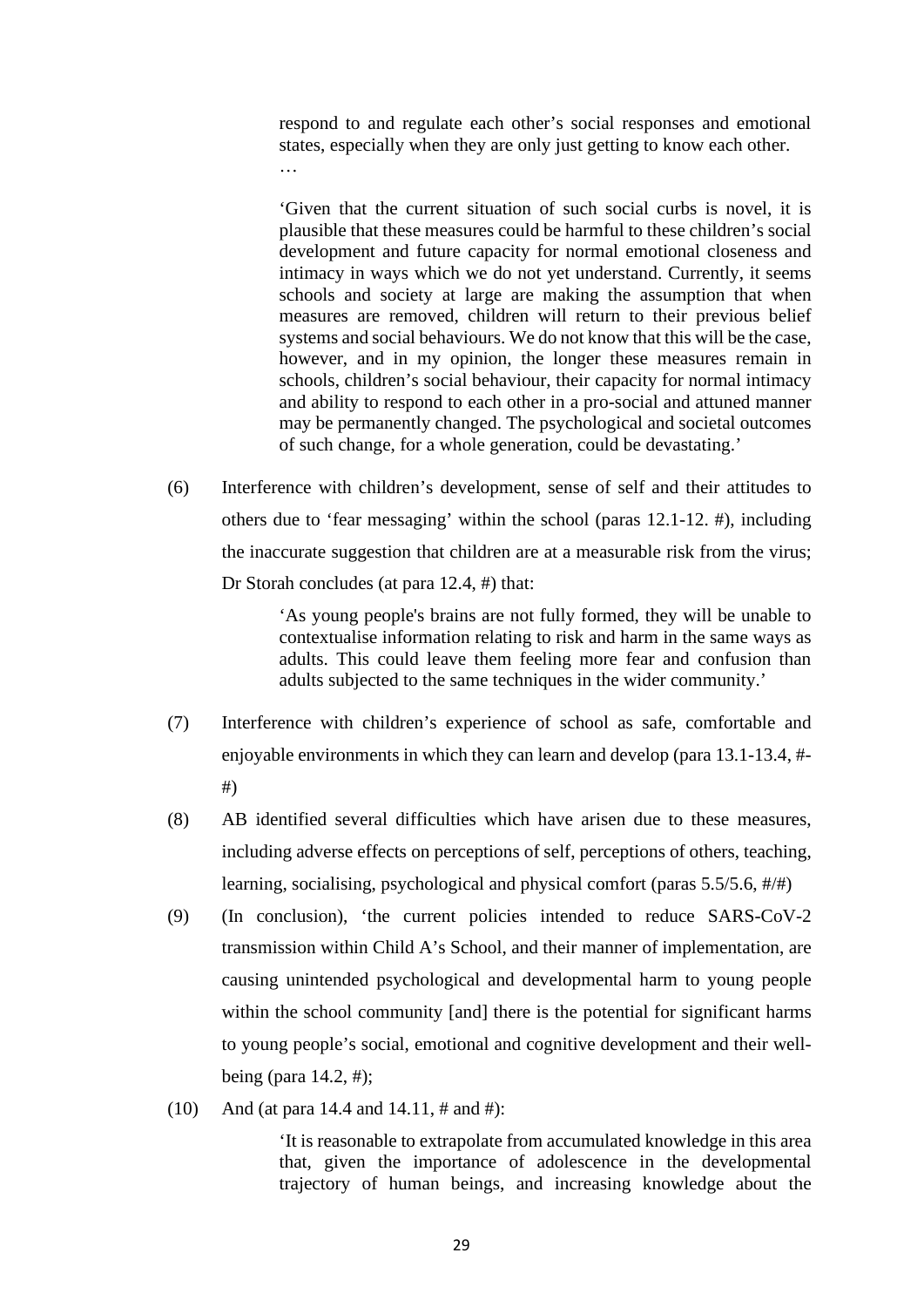sensitivity of the adolescent brain to environmental influences and sensitivity of the adolescent brain to environmental influences and stressors (39), there is real potential for far-reaching consequences. stressors (39), there is real potential for far-reaching consequences. Findings from recent studies have started to confirm concerns about Findings from recent studies have started to confirm concerns about harm caused to children and young people by such unprecedented social harm caused to children and young people by such unprecedented social policies. policies.

In keeping with the principles of the Children's Acts (1989, 2004), there In keeping with the principles of the Children's Acts (1989, 2004), there is a professional obligation on the part of all people working with, or on is a professional obligation on the part of all people working with, or on behalf of, children (e.g. teachers, social workers, psychologists, those in behalf of, children (e.g. teachers, social workers, psychologists, those in local authority, public health officials, civil servants, MPs and cabinet local authority, public health officials, civil servants, MPs and cabinet ministers) to consider whether a plan of action does in fact place ministers) to consider whether a plan of action does in fact place children's rights as paramount and whether it is in their best interests. children's rights as paramount and whether it is in their best interests.

# **Conclusion on an interim basis Conclusion on an interim basis**

…

- 96. The above evidence and submissions establish that there is at least a serious issue to be 96. The above evidence and submissions establish that there is at least a serious issue to be tried. tried.
- 97. In assessing the narrow balance of convenience, the Court is asked to have regard to 97. In assessing the narrow balance of convenience, the Court is asked to have regard to the following factors: the following factors:
	- (1) The transmission of the virus presents no real statistical threat to children; (1) The transmission of the virus presents no real statistical threat to children;
	- (2) The Trust does not, by itself (nor via the Guidance have any reliable evidence (2) The Trust does not, by itself (nor via the Guidance have any reliable evidence that face-coverings have any significant effect on transmission and the that face-coverings have any significant effect on transmission and the substantial evidence (set out above) is that they have no significant effect (but substantial evidence (set out above) is that they have no significant effect (but may even increase the risk of transmission)and may even increase the risk of transmission)and
	- (3) the considerable evidence of the substantial risk of harm to children from the (3) the considerable evidence of the substantial risk of harm to children from the continuation of the policy. continuation of the policy.
- 98. The risk of serious physical and/or psychological harm clearly could not adequately be compensated for in damages. compensated for in damages.
- 99. The Claimant, in asserting a risk of personal injury to a child litigant, should grant injunctive relief even though no cross-undertaking in damages can be made. Further injunctive relief even though no cross-undertaking in damages can be made. Further and alternatively, there is no legal requirement on the Trust to impose this policy and and alternatively, there is no legal requirement on the Trust to impose this policy and no precedent of a school, academy trust or local education authority being found liable no precedent of a school, academy trust or local education authority being found liable for the transmission of a respiratory virus through conduct of its undertaking. There is for the transmission of a respiratory virus through conduct of its undertaking. There is thus no foreseeable risk of damages being caused to the Trust by it being required to thus no foreseeable risk of damages being caused to the Trust by it being required to end this Policy on an interim basis. end this Policy on an interim basis.